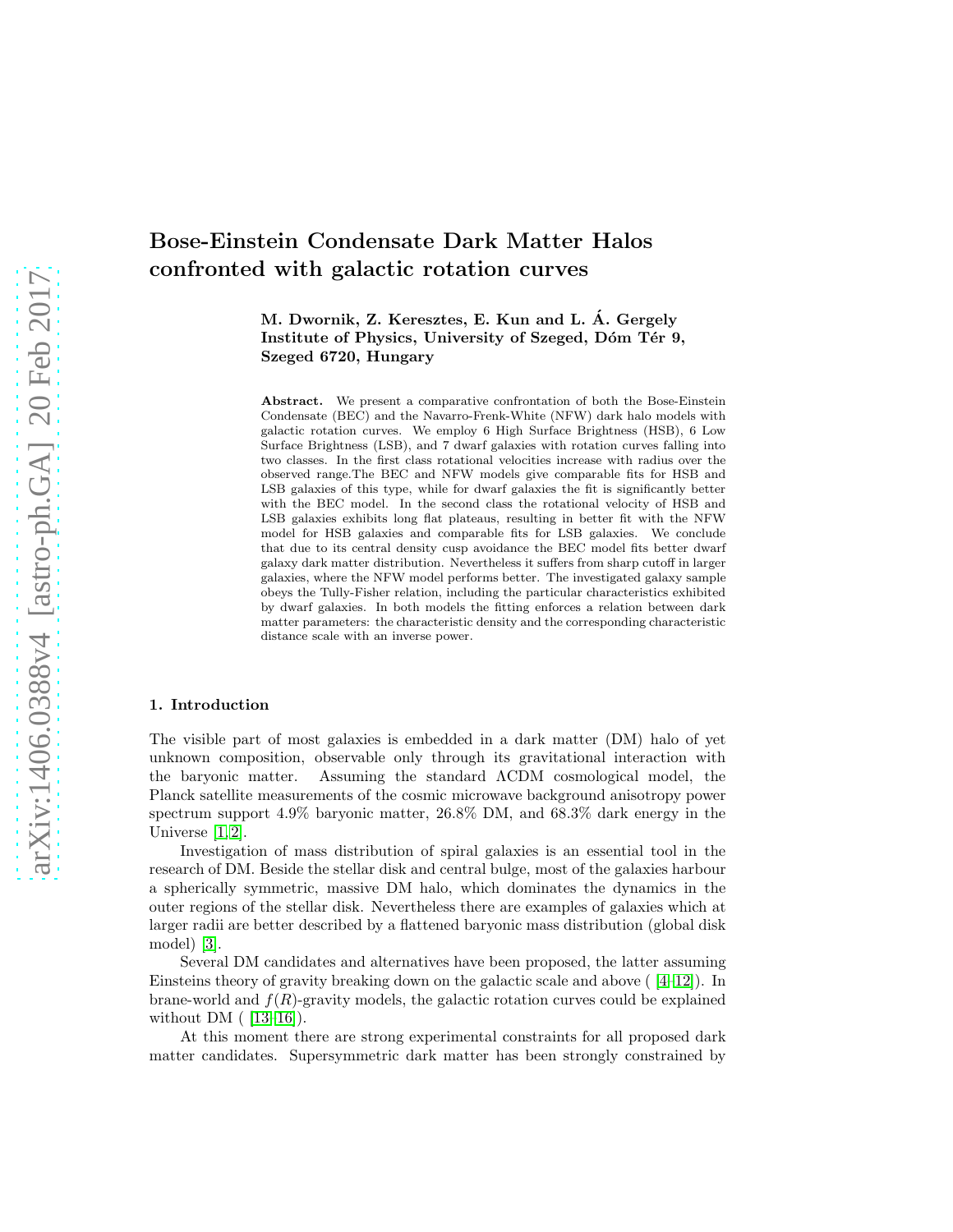LHC [\[17,](#page-13-7) [18\]](#page-14-0), sterile neutrinos disruled with 99% confidence level by IceCube [\[19\]](#page-14-1), Weekly Interacting Massive Particles (WIMPs) severely bounded by the LUX [\[20\]](#page-14-2), PandaX-II [\[21\]](#page-14-3) and Xenon100 [\[22\]](#page-14-4) experiments. Extra dimensional effects as dark matter substitutes have been also contained by LHC [\[23\]](#page-14-5). Massive Compact Halo Objects (MACHOs) with masses below 20 solar masses have been shown to give at most 10% of dark matter by microlensing experiments on the Large Magellanic Cloud [\[24\]](#page-14-6). There is still hope for larger mass MACHOs as dark matter candidates, revived after the spectacular first direct detection of gravitational waves [\[25\]](#page-14-7), sourced by black holes of approximately 30 solar masses.

It is well known that hot dark matter (HDM) consisting of light  $(m \propto eV)$ particles cannot reproduce the cosmological structure formation, as they imply that the superclusters of galaxies are the first structures to form contradicting CMB observations, according to which superclusters would form at the present epoch [\[26\]](#page-14-8). Warm dark matter ( $m \propto \text{keV}$ ) models seem to be compatible with the astronomical observations on galactic and also cosmological scales [\[27,](#page-14-9) [28\]](#page-14-10). Leading candidates for warm dark matter are the right handed neutrinos, which in contrast with their left handed counterparts do not participate in the weak interaction. The decay of these sterile neutrinos produces high amount of X-rays, which can boost the star formation rate leading to an earlier reionization [\[29\]](#page-14-11). The existence of sterile neutrinos was however severely constrained by recent IceCube Neutrino Observatory experiments [\[30\]](#page-14-12). Cold dark matter (CDM) also shows remarkably good agreement with observations over kpc scales ( [\[31,](#page-14-13) [32\]](#page-14-14)). Particular CDM candidates, like neutralinos (which are stable and can be produced thermally in the early Universe) and other WIMPs originating in supersymmetric extensions of the Standard Model were severely constrained by recent LHC results, rendering them into the range  $200GeV \leq m_n \leq 500GeV$  [\[33\]](#page-14-15). In a Higgs-portal DM scenario the Higgs boson acts as the mediator particle between DM and Standard Model particles, and it can decay to a pair of DM particles. Very recent constraints established by the ATLAS Collaboration on DM-nucleon scattering cross section impose upper limits of approximately 60 GeV for each of the scalar, fermion and vector DM candidates (see Fig. 4 of Ref. [\[34\]](#page-14-16)), within the framework of this scenario. While MACHOs of masses less then 10 solar masses (like white dwarfs, neutron stars, brown dwarfs and unassociated planets, primordial black holes in the astrophysical mass range) were disruled either by Big Bang Nucleosynthesis constraints or microlensing experiments as dominant DM candidates, primordial black holes with intermediate mass could still be viable candidates [\[35,](#page-14-17) [36\]](#page-14-18).

Large N-body simulations (e.g. [\[37\]](#page-14-19)) performed in the framework of the ΛCDMmodel ( $\Lambda$  being the cosmological constant) were compatible with CDM halos with central density cusps [\[38\]](#page-14-20). They are modeled by the Navarro-Frenk-White (NFW) DM density profile  $\rho_{NFW}(r) = \rho_s/(r/r_s)(1+r/r_s)^2$ , where  $r_s$  is a scale radius and  $\rho_s$  is a characteristic density. Some observations support such a steep cuspy density profile [\[39,](#page-14-21) [40\]](#page-14-22), nevertheless certain high-resolution rotation curves instead indicate that the distribution of DM in the centres of DM dominated dwarf and Low Surface Brightness (LSB) galaxies is much shallower, exhibiting a core with nearly constant density [\[41\]](#page-14-23). In turn, the baryonic matter distribution may also affect the DM density profile. As shown in [\[42\]](#page-14-24) a dark matter core within an isolated, initially cuspy dark matter halo may form due to strong supernova feedback. By contrast, adiabatic contraction of baryonic gas tends to produce even cuspier dark matter halos [\[43\]](#page-14-25).

The surface number-density profiles of satellites decline with the projected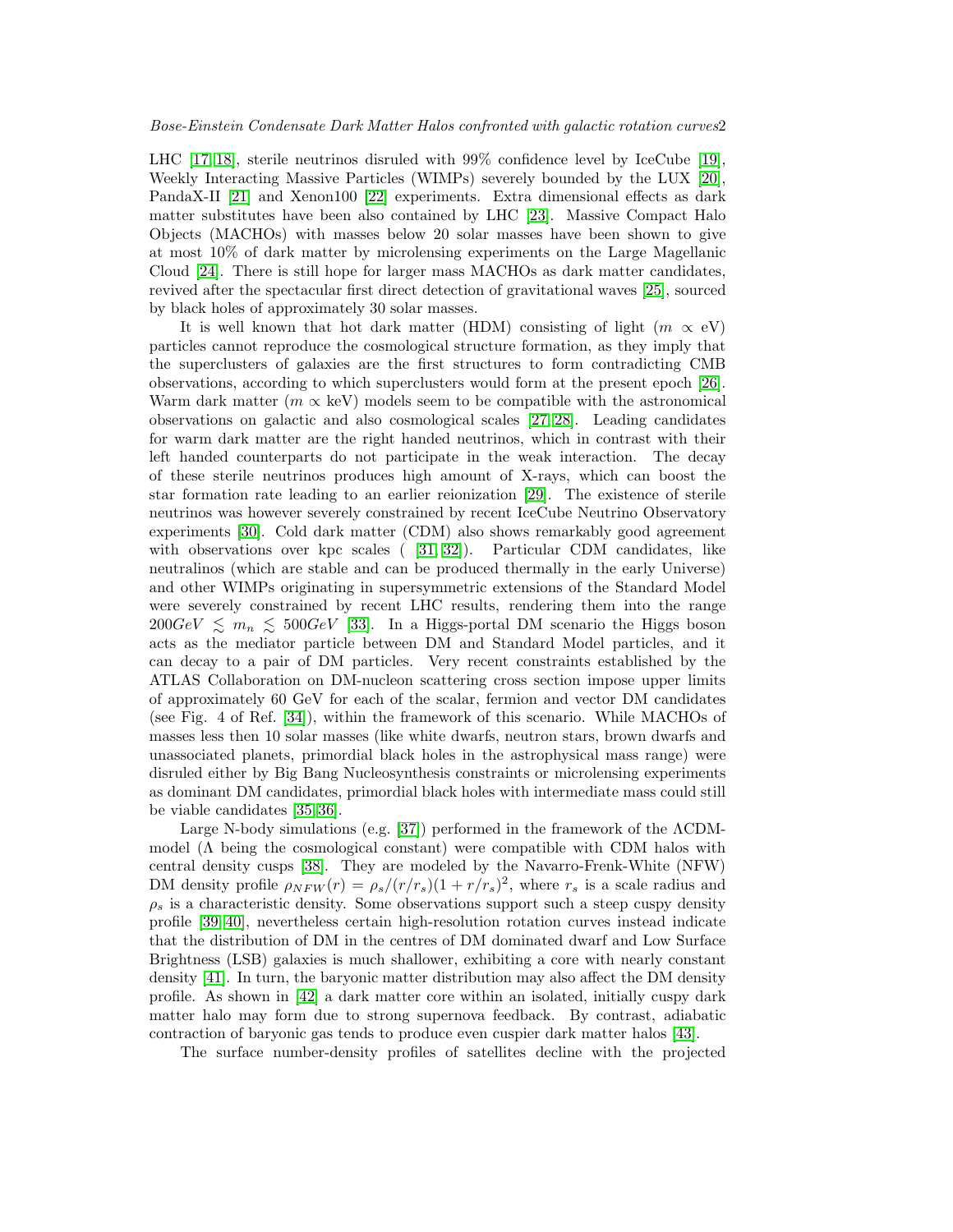distance as a power law with the slope  $(-2) \div (-1.5)$ , while the line-of-sight velocity dispersions decline gradually [\[44\]](#page-14-26). These observations support the NFW model on scales of  $50 \div 500$  kpc.

In a cosmological setup various scalar field DM models were also discussed ( [\[45,](#page-14-27)[52\]](#page-15-0) and references therein). A particular scalar field DM model describes light bosons in a dilute gas. The thermal de Broglie wavelength of the particles is  $\lambda_T \propto 1/\sqrt{mT}$ , which can be large for light bosons  $(m \le eV)$  and for low temperature. Below a critical temperature  $(T_c)$ , the bosons' wave packets, which are the order of  $\lambda_T$  overlap, resulting in correlated particles. Such bosons share the same quantum ground state, behaving as a Bose-Einstein condensate (BEC), characterized by a single macroscopic wave function. It has been proposed that galactic DM halos could be gigantic BECs [\[46\]](#page-14-28).

It has been shown that caustics of ring shape appear in rotating BEC models, which have an effect on rotation curves, by causing bumps [\[47,](#page-14-29) [48\]](#page-15-1). Such ring shaped caustics degenerate into the origin in the non-rotating BEC limit, adopted in this paper.

The self gravitating condensate is described by the Gross-Pitaevskii-Poisson equation system in the mean-field approximation [\[49\]](#page-15-2), [\[50\]](#page-15-3), [\[51\]](#page-15-4), [\[10\]](#page-13-8). In the Thomas-Fermi approximation, a 2-parameter (mass  $m$  and scattering length  $a$ ) density distribution of the BEC halo is obtained [see Eq. [\(3\)](#page-3-0) below], which is less concentrated towards the centre as compared to the NFW model, relaxing the cuspy halo problem.

In model [\[53\]](#page-15-5) where a normal dark matter phase with an equation of state  $P = \rho c^2 \sigma_{tr}^2$  condensed into a BEC with self-interaction ( $\sigma_{tr} = 0.0017$  being the one-dimensional velocity dispersion and  $c$  the speed of light), the stability of the BEC halo depends on the particle mass and scattering length. For a given mass the stability occurs for larger scattering length and for given scattering length the stability appears at smaller mass. For the scattering lengths:  $a = 10^3$  fm,  $a = 10^{-14}$  fm and  $a = 10^{-55}$  fm the mass of the BEC particle arises as  $m > 1$  eV,  $m > 2 \times 10^{-6}$  eV and  $m > 4.57 \times 10^{-20}$  eV, respectively. Galactic size stable halos can form with  $m > 10^{-24}$ eV (Fig. 3 in Ref. [\[54\]](#page-15-6)).

A stable BEC halo can form as a result of gravitational collapse [\[55\]](#page-15-7). The model has been tested on kpc scales confronting it with galactic rotation curve observations [\[10\]](#page-13-8). It was pointed out by [\[57\]](#page-15-8) that the effects of BEC DM should be seen in the matter power spectrum if the boson mass is in the range  $15 \text{ meV} < m < 35 \text{ meV}$  and  $300 \text{ meV}$  $\langle m \rangle$  700 meV for the scattering lengths  $a = 10^6$  fm and  $a = 10^{10}$  fm, respectively. In Ref. [\[56\]](#page-15-9) the authors showed that the observed collisional behaviour of DM in the Abell 520 cluster can also be recovered within the framework of the BEC model. All of the mentioned BEC particle masses are consistent with the limit  $m < 1.87$  eV imposed from galaxy observations and N-body simulation [\[58\]](#page-15-10). A discrepancy was however pointed out between the best fit density profile parameters derived from the strong lensing and the galactic rotational curves data. As a conclusion the BEC halo should be denser in lens galaxies than in dwarf spheroidals [\[59\]](#page-15-11).

In this work we critically examine the BEC model as a possible DM candidate against rotation curve data, pointing out both advantages and disadvantages over the NFW model. Previous studies on the compatibility of the BEC model and galactic rotation curves were promising, but relied on a less numerous and less diversified set of galaxies then employed here  $($  [\[60\]](#page-15-12), [\[61\]](#page-15-13)). The paper has the following structure. The basic properties of the BEC DM model are reviewed in Section [2.](#page-3-1) In Section [3](#page-4-0) a comparison is made between the theoretical predictions of the BEC model and the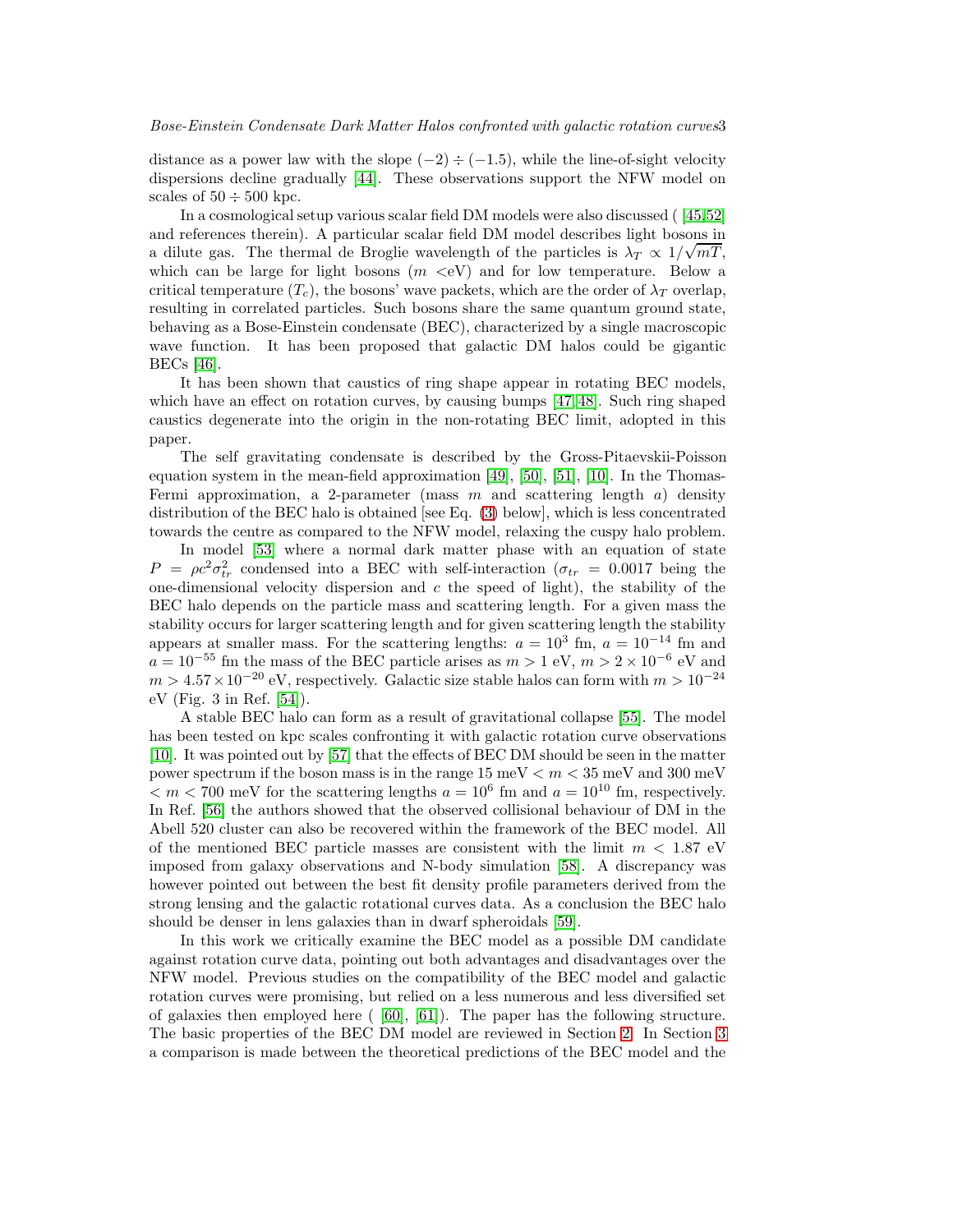observed rotation curve data of three types of galaxies, the High Surface Brightness (HSB), LSB and dwarf galaxies. The conclusions are presented in Section [4.](#page-10-0)

#### <span id="page-3-1"></span>2. The Bose-Einstein condensate galactic dark matter halo

An ideal, dilute Bose gas at very low temperature forms a Bose-Einstein condensate in which all particles are in the same ground state. In the thermodynamic limit, the critical temperature for the condensation is  $T_c = 2\pi\hbar^2 (n/\zeta)^{3/2}/mk_B$  [\[62\]](#page-15-14). Here n and m are the number density and the mass of the bosons, respectively,  $\zeta = 2.612$ is a constant, while  $\hbar$  and  $k_B$  denote the reduced Planck and Boltzmann constants, respectively. Atoms can be regarded as quantum-mechanical wave packets of the order of their thermal de Broglie wavelength  $\lambda_T = \sqrt{2\pi\hbar^2/(mk_BT)}$ . The condition for the condensation  $T < T_c$  can be reformulated as  $l < \lambda_T/\zeta^{-1/3}$ , where l is the average distance between pairs of bosons, and it occurs when the temperature, hence the momentum of the bosons, decreases and as a consequence their de Broglie wavelengths overlap. The thermodynamic limit is only approximately realized, the finite size giving corrections to the critical temperature [\[63](#page-15-15)[–66\]](#page-15-16). A dilute, non-ideal Bose gas also displays BEC, on the other hand, the condensate fraction is smaller than unity at zero temperature and the critical temperature is also modified [\[67](#page-15-17)[–70\]](#page-15-18). Experimentally, BEC (which could be formed by bosonic atoms, but also form fermionic Cooper pairs) has been realized first in  ${}^{87}Rb$  [\[71](#page-15-19)[–73\]](#page-15-20), then in  ${}^{23}Na$  [\[74,](#page-15-21) [75\]](#page-15-22), and in  ${}^{7}Li$  [\[76\]](#page-15-23).

In a dilute gas, only two-particle interactions dominate. The repulsive, two-body interparticle potential is approximated as  $V_{self} = \lambda \delta(\mathbf{r} - \mathbf{r}')$ , with a self-coupling constant  $\lambda = 4\pi\hbar^2 a/m$ , where a is the scattering length. Then in the mean-field approximation (in case when we neglect the contribution of the excited states) the BEC is described by the Gross-Pitaevskii equation [\[49–](#page-15-2)[51\]](#page-15-4):

$$
i\hbar \frac{\partial}{\partial t} \psi(\mathbf{r}, t) = \left[ -\frac{\hbar^2}{2m} \Delta + V_{selfgrav}(\mathbf{r}) + \lambda \rho(\mathbf{r}, t) \right] \psi(\mathbf{r}, t) , \qquad (1)
$$

where  $\psi(\mathbf{r},t)$  is the wave function of the condensate and  $\Delta$  is the 3-dimensional Laplacian. The probability density  $\rho(\mathbf{r},t) = |\psi(\mathbf{r},t)|^2$  is normalized to

<span id="page-3-2"></span>
$$
n_0(t) = \int d\mathbf{r} \rho(\mathbf{r}, t) \tag{2}
$$

where  $n_0(t)$  is the number of particles in the ground state and  $\rho(\mathbf{r},t)$  the number density of the condensate. The potential  $V_{selfgrav}(\mathbf{r})/m$  is the Newtonian gravitational potential produced by the Bose-Einstein condensate.

Stationary solutions of the Gross-Pitaevskii equation can be found in a simple way by using the Madelung representation of complex wave-functions [\[77,](#page-15-24) [78\]](#page-15-25), then deriving the Madelung hydrodynamic equations [\[77\]](#page-15-24). Madelung's equations can be interpreted as the continuity and Euler equations of fluid mechanics, with quantum corrections included. However, the quantum correction potential in the generalized Euler equation contributes significantly only close to the boundary of the system [\[79\]](#page-16-0). In the Thomas-Fermi approximation the quantum correction potential is neglected compared to the self-interaction term. This approximation becomes more accurate as the particle number increases [\[80\]](#page-16-1).

Assuming a spherically symmetric distribution of the condensate the following solution was found [\[10,](#page-13-8) [79\]](#page-16-0):

<span id="page-3-0"></span>
$$
\rho_{BEC}(r) = \rho_{BEC}^{(c)} \frac{\sin kr}{kr} , \qquad (3)
$$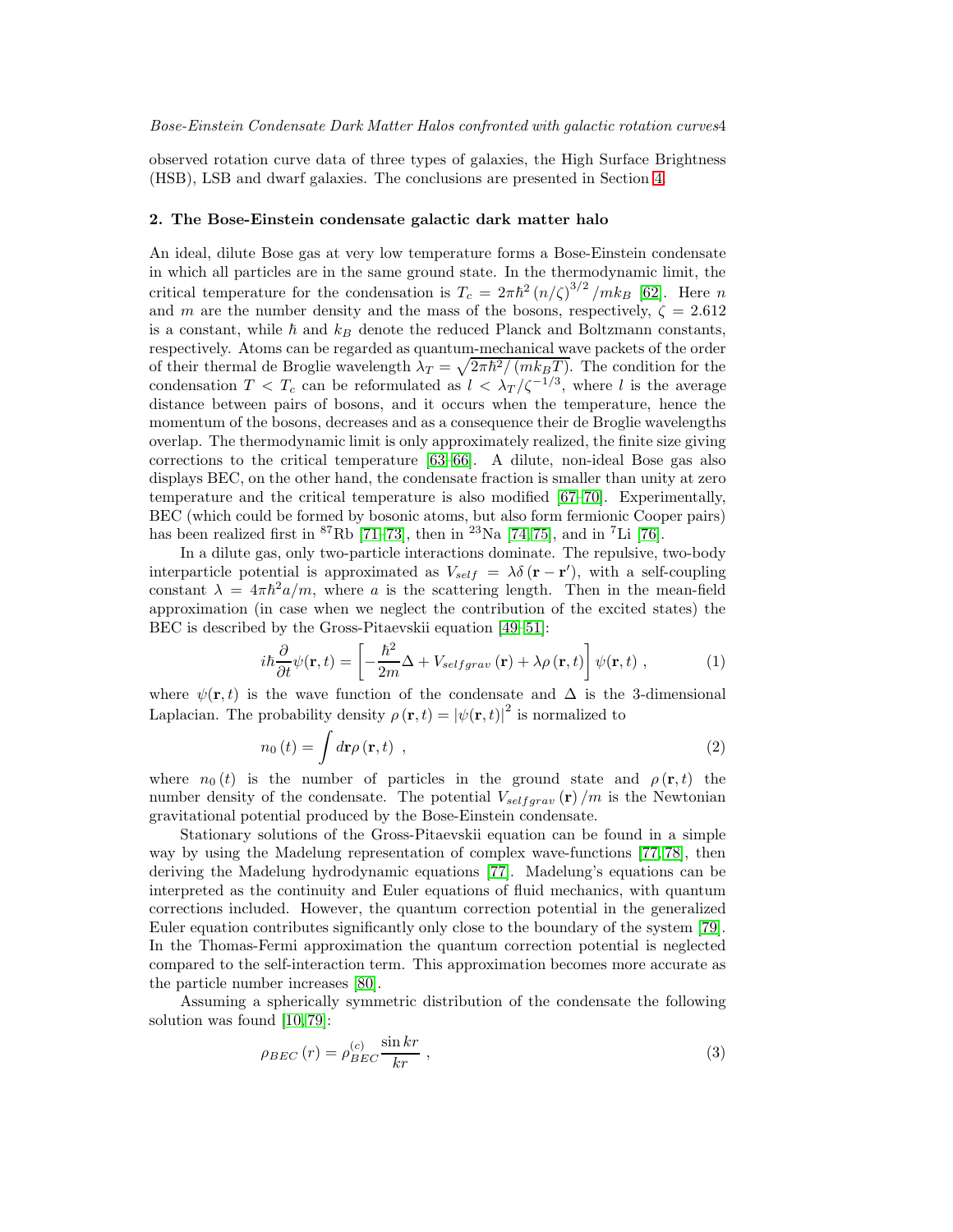Bose-Einstein Condensate Dark Matter Halos confronted with galactic rotation curves5

where  $\rho_{BEC} = m\rho(r)$  and

$$
k = \sqrt{\frac{Gm^3}{\hbar^2 a}} \tag{4}
$$

The central density  $\rho_{BEC}^{(c)} \equiv \rho_{BEC} (0)$  is determined from the normalization condition [\(2\)](#page-3-2) as

$$
\rho_{BEC}^{(c)} = \frac{n_0 m k^3}{4\pi^2} \ . \tag{5}
$$

The Thomas-Fermi approximation remains valid for  $n_0 \gg 1/ka$  [\[79\]](#page-16-0).

The BEC galactic DM halo's size is defined by  $\rho(R_{BEC}) = 0$ , giving  $k = \pi/R_{BEC}$ , i.e.

$$
R_{BEC} = \pi \sqrt{\frac{\hbar^2 a}{Gm^3}} \,. \tag{6}
$$

The mass profile of the BEC halo is then given as

$$
m_{BEC}(r) = 4\pi \int_0^r \rho_{BEC}(r) r^2 dr
$$
  
= 
$$
\frac{4\pi \rho_{BEC}^{(c)}}{k^2} r \left( \frac{\sin kr}{kr} - \cos kr \right) .
$$
 (7)

The BEC halo contributes to the velocity profile of the particles which are moving on circular orbit as dictated by the Newtonian gravitational force [\[10\]](#page-13-8). This can be taken into account by the following equation:

<span id="page-4-1"></span>
$$
v^{2}(r) = \frac{4\pi G\rho_{BEC}^{(c)}}{k^{2}} \left(\frac{\sin kr}{kr} - \cos kr\right) ,
$$
 (8)

which needs to be added to the baryonic contribution respectively.

### <span id="page-4-0"></span>3. Confronting the model with rotation curve data

The validity of our model was tested by confronting the rotation curve data of a sample of 6 HSB, 6 LSB and 7 dwarf galaxies, with both the NFW DM and the BEC density profiles. For reasons to become obvious during our analysis, we split both the HSB and LSB data sets into two groups (type I. and II.), based on the shapes of the curves. In the first group the rotational velocities increase over the whole observed range, while in the second set the rotation curves exhibit long flat regions.

The commonly used NFW model has the mass density profile

$$
\rho_{NFW}(r) = \frac{\rho_s}{\left(r/r_s\right)\left(1 + r/r_s\right)^2} \,,\tag{9}
$$

where  $\rho_s$  and  $r_s$  are a characteristic density and distance scale, to be determined from the fit.

The mass within a sphere with radius  $r = yr_s$  is then given as

$$
m_{NFW}(r) = 4\pi \rho_s r_s^3 \left[ \ln(1+y) - \frac{y}{1+y} \right]
$$
 (10)

where  $y$  is a positive dimensionless radial coordinate.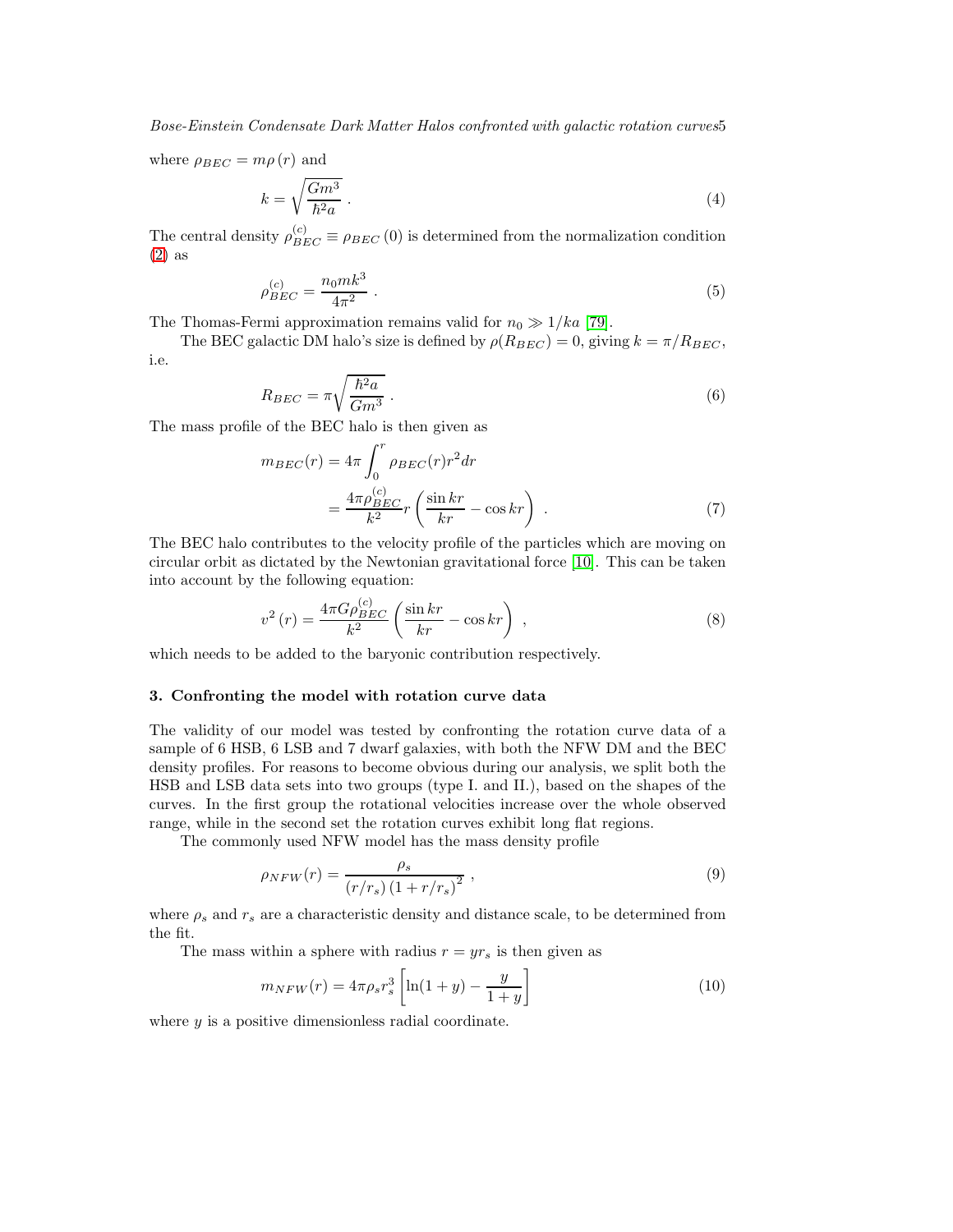

<span id="page-5-0"></span>Figure 1. Best fit curves for the HSB I. galaxy sample where the solid black lines hold for the baryonic matter + BEC model, while the dashed red lines refer to the baryonic matter + NFW model.



<span id="page-5-1"></span>Figure 2. Best fit curves for the HSB II. galaxy sample. The solid black lines hold for the baryonic matter + BEC model, while the dashed red lines for the baryonic matter + NFW model. The BEC model does not describe well the extended flat regions.

| Galaxy    | D     | $I_{0,b}$               | $\, n$ | $r_0$ | $r_b$ | $I_{0,d}^{HSB}$ | $h^{HSB}$ |
|-----------|-------|-------------------------|--------|-------|-------|-----------------|-----------|
|           | Mpc   | $\mathrm{mJy/arcsec}^2$ |        | kpc   | kpc   | $mJy/arcsec^2$  | kpc       |
| ESO215G39 | 61.29 | 0.1171                  | 0.6609 | 0.78  | 2.58  | 0.0339          | 4.11      |
| ESO322G77 | 38.19 | 0.1949                  | 0.7552 | 0.33  | 1.37  | 0.0744          | 2.20      |
| ESO509G80 | 92.86 | 0.2090                  | 0.7621 | 1.10  | 4.69  | 0.0176          | 11.03     |
| ESO323G25 | 59.76 | 0.1113                  | 0.4626 | 0.43  | 0.99  | 0.0825          | 3.47      |
| ESO383G02 | 85.40 | 0.6479                  | 0.7408 | 0.42  | 1.94  | 0.5118          | 3.82      |
| ESO446G01 | 98.34 | 0.2093                  | 0.8427 | 1.28  | 6.33  | 0.0357          | 5.25      |
|           |       |                         |        |       |       |                 |           |

<span id="page-5-2"></span>Table 1. The distances  $(D)$  and the photometric parameters of the 6 HSB galaxy sample as determined by the fit with available photometric data [\[83\]](#page-16-2). Bulge parameters: the central surface brightness  $(I_{0,b})$ , the shape parameter  $(n)$ , the characteristic radius  $(r_0)$  and radius of the bulge  $(r_b)$ . Disk parameters: central surface brightness  $(I_{0,d}^{HSB})$  and length scale  $(h^{HSB})$  of the disk.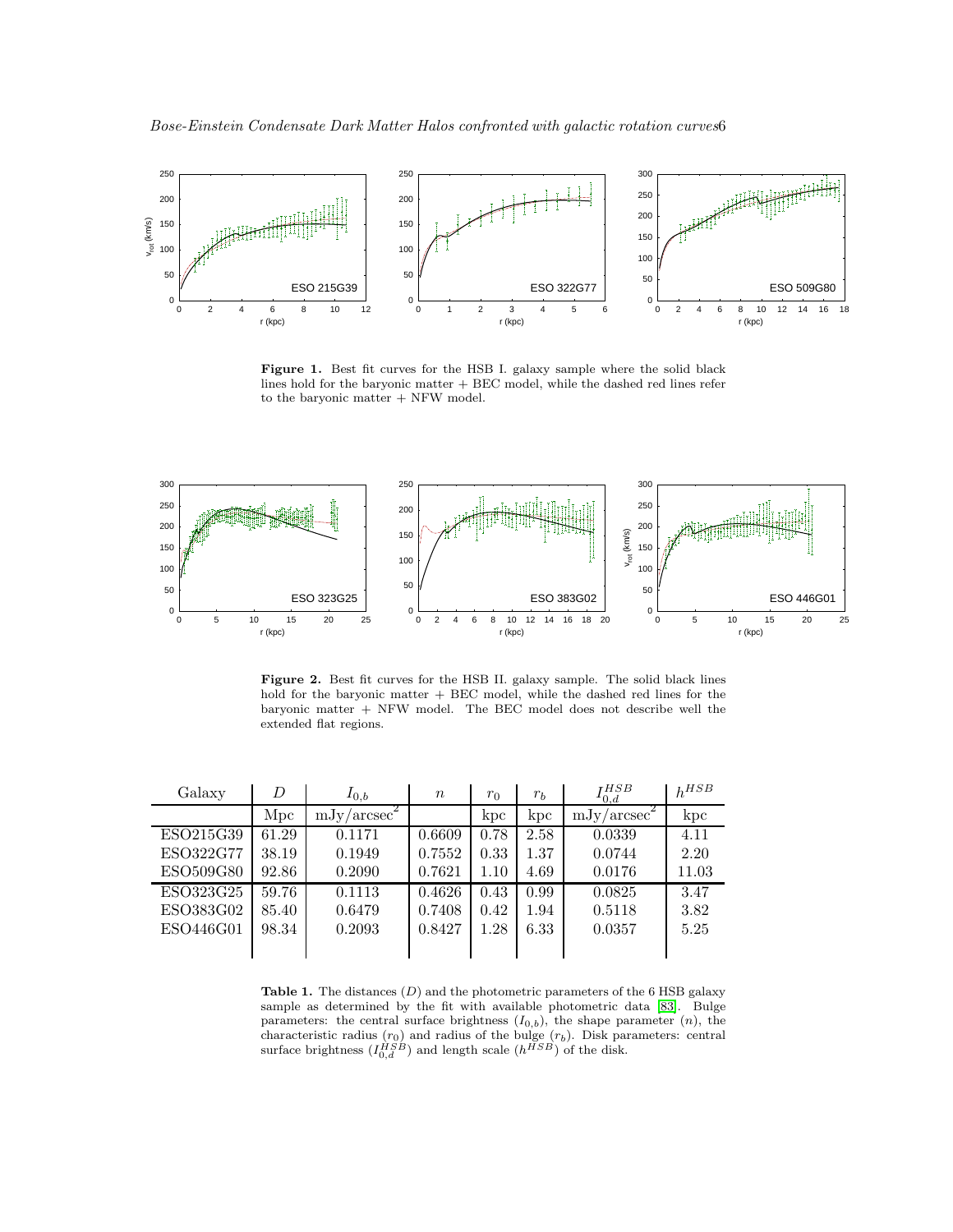### 3.1. HSB galaxies

In this subsection we will follow the method described in [\[15\]](#page-13-9). In a HSB galaxy the baryonic component was decomposed into a thin stellar disk and a spherically symmetric bulge. It was assumed that the mass distribution of bulge component follows the de-projected luminosity distribution with a factor known as the mass-tolight ratio. The bulge parameters were estimated from a Sérsic  $r^{1/n}$  bulge model, which was obtained by the fitting of the optical I-band galaxy light profiles.

Each galaxy's spheroidal bulge component has a surface brightness profile which is described by a generalized Sérsic function [\[81\]](#page-16-3)

$$
I_b(r) = I_{0,b} \exp\left[-\left(\frac{r}{r_0}\right)^{1/n}\right],\tag{11}
$$

wherein  $I_{0,b}$  is the central surface brightness of the bulge,  $r_0$  is the characteristic radius of the bulge and the magnitude-radius curve's shape parameter is denoted by  $n$ .

The mass-to-light ratio for the Sun is  $\gamma_{\odot} = 5133 \text{ kg W}^{-1}$ . The mass-to-light ratio of the bulge  $\sigma$  will be given in units of  $\gamma_{\odot}$  (solar units). We will also give the mass in units of the solar mass  $M_{\odot} = 1.98892 \times 10^{30}$  kg. We assume that the radial distribution of visible mass follows the radial distribution of light derived from the bulge-disk decomposition. Accordingly the mass of the bulge inside the projected radius  $r$  can be derived from the surface brightness observed within this radius:

$$
m_b(r) = \sigma \frac{\mathcal{N}(D)}{F_{\odot}} 2\pi \int\limits_0^r I_b(r)r dr,
$$

where  $F_{\odot} (D)$  is the apparent flux density of the Sun at a distance D Mpc,  $F_{\odot} (D) =$  $2.635 \times 10^{6-0.4}$  mJy, with  $f_{\odot} = 4.08 + 5 \lg(D/1 \text{ Mpc}) + 25 \text{ mag}$ , and

$$
\mathcal{N}(D) = 4.4684 \times 10^{-35} D^{-2} \, \text{m}^{-2} \, \text{arcsec}^2. \tag{12}
$$

The rotational velocity related to the bulge

$$
v_b^2(r) = \frac{Gm_b(r)}{r},\tag{13}
$$

where  $G$  is the gravitational constant.

In case of a spiral galaxy, the radial surface brightness profile of the disk, decreases exponentially as a function of the radius [\[82\]](#page-16-4)

$$
I_d(r) = I_{0,d}^{HSB} \exp\left(-\frac{r}{h^{HSB}}\right),\tag{14}
$$

where  $I_{0,d}^{HSB}$  is the central surface brightness of the disk and  $h^{HSB}$  is a characteristic disk length scale. The disk contributes to the circular velocity as follows ( [\[82\]](#page-16-4))

$$
v_d^2(x) = \frac{GM_D^{HSB}}{2h^{HSB}} x^2 (I_0 K_0 - I_1 K_1),\tag{15}
$$

where  $x = r/h^{HSB}$  and  $I_n$  and  $K_n$  are the modified Bessel functions evaluated at  $x/2$ , while  $M_D^{HSB}$  is the total mass of the disk.

Accordingly in a HSB galaxy the rotational velocity adds up as

$$
v_{tg}^2(x) = v_b^2(x) + v_d^2(x) + v_{DM}^2(x) . \tag{16}
$$

In order to validate the BEC+baryonic model, we confront it with rotation curve data of 6 well-tested galaxies (which were already employed in [\[15\]](#page-13-9) for testing a braneworld model). The data was obtained from a sample given in [\[83\]](#page-16-2), and meets the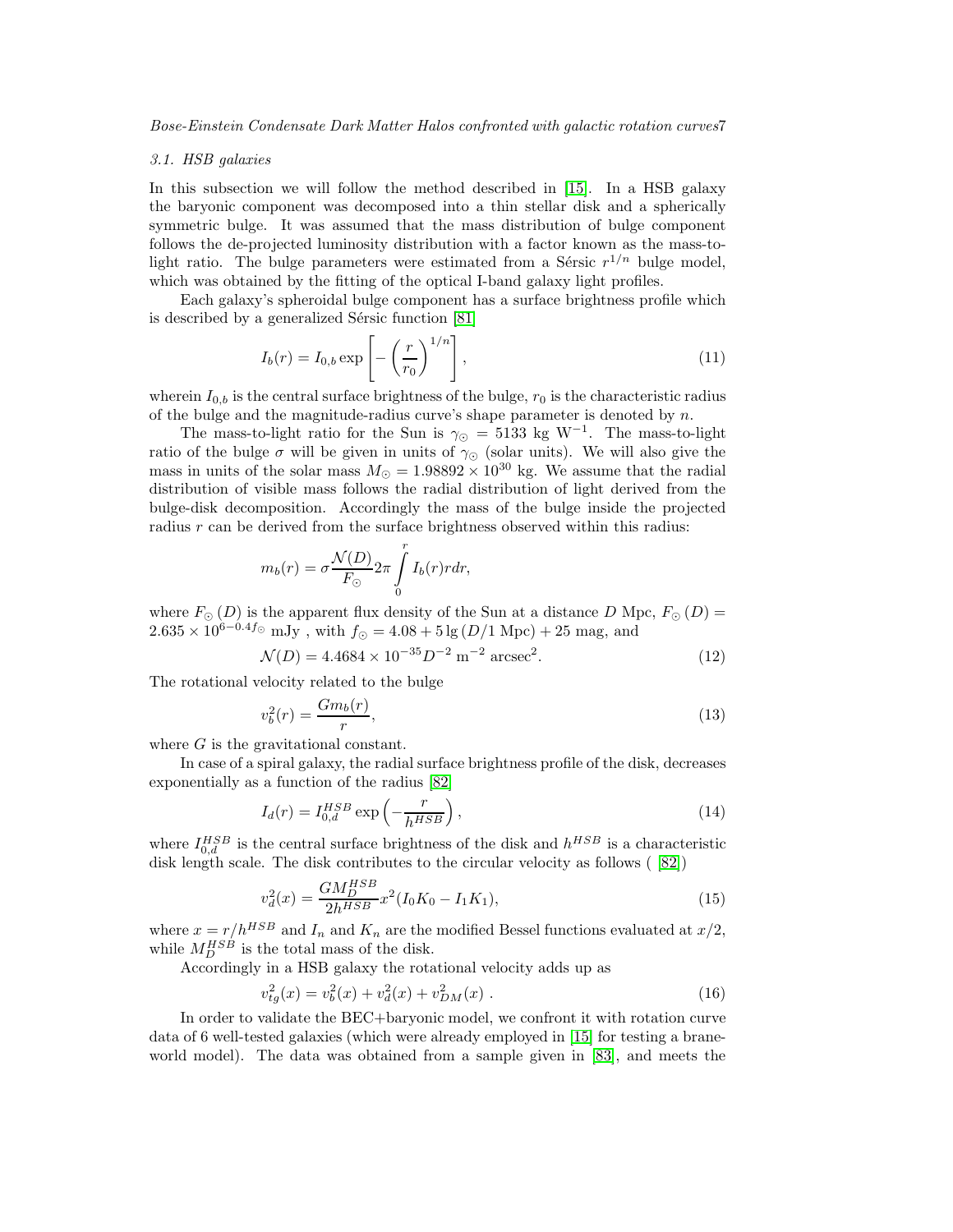| Galaxy    | $\sigma$ (BEC) | $M_{D}^{HSB}(\rm BEC)$<br>Шn | $R_{BEC}$ | (c)<br>$\rho_{BEC}$          | (BEC)<br>∙min | $\sigma(NFW)$ | $M_D^{HSB}$ (NFW)   | $r_{s}$ | $\rho_s$                     | $\chi^2_{\rm min}(\rm NFW)$ | $1\sigma$ |
|-----------|----------------|------------------------------|-----------|------------------------------|---------------|---------------|---------------------|---------|------------------------------|-----------------------------|-----------|
|           | (٠             | $10^{10} M_{\odot}$          | kpc       | $10^{-21}$ kg/m <sup>3</sup> |               | $( \cdot )$   | $10^{10} M_{\odot}$ | kpc     | $10^{-24}$ kg/m <sup>3</sup> |                             |           |
| ESO215G39 | $_{0.3}$       | 5.61                         | 3.8       | 2.0                          | 23.07         | 0.6           | 3.84                | 187     | 14.7                         | 22.22                       | 34.18     |
| ESO322G77 | $1.6\,$        | 5.1                          | 0.8       | 89.0                         | 9.15          | 2.5           | 3.79                | 709     |                              | 7.69                        | 11.53     |
| ESO509G80 | 1.4            | 48.74                        | 9.7       | 1.2                          | 12.52         | 0.9           |                     | 22      | 800                          | 33.48                       | 36.3      |
| ESO323G25 | 2.5            | 12.18                        | 2.5       | 11.8                         | 222.74        |               | 9.43                | 436     |                              | 80.55                       | 66.74     |
| ESO383G02 | 0.13           | 8.77                         | 3.0       | 5.7                          | 48.83         | 1.7           | 6.32                | 459     | 4.2                          | 23.3                        | 47.9      |
| ESO446G01 | 0.6            | 12.77                        | 4.6       | 5.9                          | 86.02         | 1.4           | 6.7                 | 786     | 4.1                          | 43.37                       | 44.74     |

Bose-Einstein Condensate Dark Matter Halos confronted with galactic rotation curves8

<span id="page-7-0"></span>**Table 2.** The best fit parameters and the minimum values  $(\chi^2_{\text{min}})$  of the  $\chi^2$  statistics for the HSB I and II galaxies (the first and last three galaxies, respectively). Columns 2-5 give the BEC model parameters (radius  $R_{BEC}$ and central density  $\rho_{BEC}^{(c)}$  of the BEC halo) and the corresponding baryonic parameters (mass-to-light ratio  $\sigma$  (*BEC*) of the bulge and total mass of the disk  $M_D^{HSB}$  (*BEC*)). Columns 7-10 give the NFW model parameters (scale radius  $r_s$  and characteristic density  $\rho_s$  of the halo) and the corresponding baryonic parameters (mass-to-light ratio  $\sigma (NFW)$  of the bulge and total mass of the disk  $M_D^{HSB} (NFW)$ ). The 1 $\sigma$  confidence levels are shown in the last column (these are the same for both models). For HSB I galaxies the two models give similar  $\chi^2_{\rm min}$  values (within  $1\sigma$  confidence level), however in case of HSB II galaxies with extended flat regions, the NFW model fits better the rotation curves. The  $\chi^2_{\rm min}$ values in the case of BEC model are outside the  $1\sigma$  confidence level for HSB II galaxies.

following criteria: (i) it has to be among the best accuracies obtained from the sample and (ii) the bulge has to be spherically symmetric. As a check we also fitted the NFW + baryonic model with the same data set. The respective rotation curves are plotted for both models on Figs. [1](#page-5-0) and [2.](#page-5-1) The small humps on both figures are due to the baryonic component. From the available photometric data the best fitting values were derived for the baryonic model parameters  $I_{0,b}$ , n,  $r_0$ ,  $r_b$ ,  $I_{0,d}^{HSB}$   $h^{HSB}$ . By fitting BEC and NFW models to the investigated rotation curve data, the parameters for these models (as well as the corresponding baryonic parameters) were calculated. The parameter values are indicated in Tables [1](#page-5-2) and [2.](#page-7-0)

Both the BEC and NFW DM models give comparable  $\chi^2_{\rm min}$  values (within  $1\sigma$ ) confidence level) for HSB I galaxies. In case of galaxies with extended flat regions (HSB II), the NFW DM model fits better the rotation curves, nevertheless BEC model give rotational curves which fall outside the  $1\sigma$  confidence level.

## 3.2. LSB galaxies

The surface brightness of LSB galaxies is substantially fainter than the brightness of the sky at night. They belong to an earyl stage class of galaxies [\[84\]](#page-16-5). LSB galaxies were found to be metal poor, which indicates a lower star formation rate than what is generaly found in HSB galaxies [\[85\]](#page-16-6). Wide spectrum of colors can be measured in case of LSB galaxies ranging from red to blue [\[86\]](#page-16-7) and they are diverse as regards morphologies and other properties. Most of the LSB galaxies that were observed are dwarf galaxies, however there is also a significant number of large spirals among LSB galaxies [\[87\]](#page-16-8).

According to our model the LSB galaxy is made up of two main components; one being a thin stellar+gas disk and the other one being a CDM component which is assumed to be a BEC. We use the same model for the disk component as in the case of the HSB galaxies. The surface brightness profile can be described by the following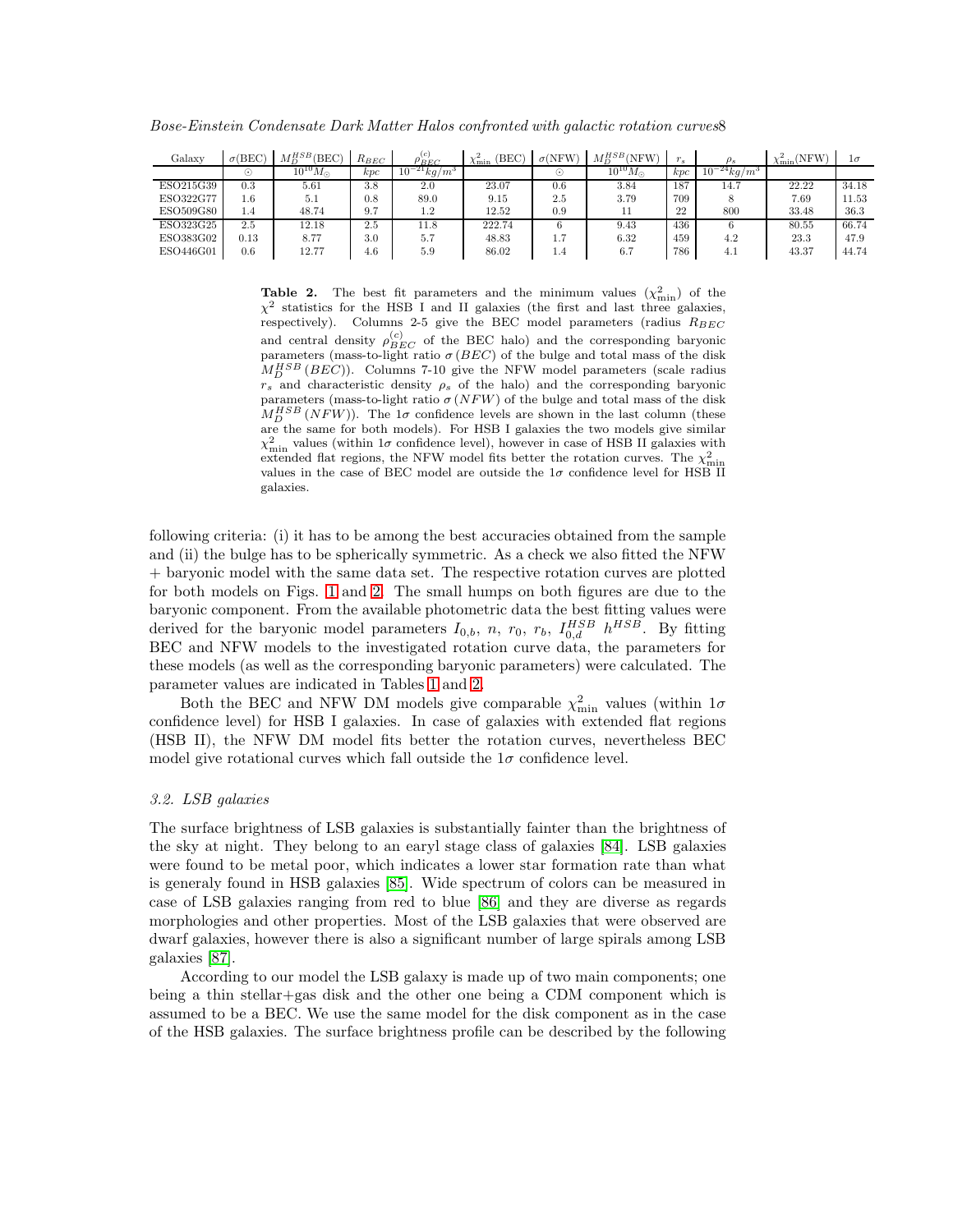

<span id="page-8-0"></span>Figure 3. Best fit curves for the LSB I. galaxy sample. The solid black lines indicates the baryonic matter + BEC model, while the dashed red lines indicates the baryonic matter + NFW model.

equation [\[82\]](#page-16-4)

$$
I_d(r) = I_{0,d}^{LSB} \exp\left(-\frac{r}{h^{LSB}}\right)
$$

where  $I_{0,d}^{LSB}$  is the central surface brightness and  $h^{LSB}$  the disk length scale. The contribution of the disk to the circular velocity can be expressed as

,

$$
v_d^2(r) = \frac{GM_D^{LSB}}{2h^{LSB}} q^2 (I_0 K_0 - I_1 K_1),\tag{17}
$$

where  $q = r/h^{LSB}$  and  $M_D^{LSB}$  is the total mass of the disk while the modified Bessel functions  $I_n$  and  $K_n$  are evaluated at  $q/2$ .

Consequently, for an arbitrary projected radius  $r$  the rotational velocity can be calculated based on the combined model resulting in the following equation

$$
v_{tg}^2(r) = v_d^2(r) + v_{DM}^2.
$$

A preliminary check confirmed that the BEC+baryonic model represents a better fit than the purely BEC model.

We confronted the BEC model with 6 LSB galaxies chosen from a larger sample [\[88\]](#page-16-9). The applied data were obtained from both  $HI$  and  $H\alpha$  measurements. From a  $\chi^2$ -test the parameters in both the BEC+baryonic and NFW+baryonic models were identified, these are shown in Table [3.](#page-9-0) The best fit rotation curves are represented on Figs. [3](#page-8-0) and [4.](#page-9-1)

For the LSB I galaxies the BEC DM model gives significantly better fitting velocity curves (all within the  $1\sigma$  confidence level) compared to the NFW model (which in two cases out of the three gives fits falling outside  $1\sigma$ ). For LSB II galaxies the quality of the fits are comparable, but in both models they are beyond the  $1\sigma$ confidence level.

# 3.3. Dwarf galaxies

Approximately 85% of the explored galaxies in the Local Volume [\[89\]](#page-16-10) are dwarf galaxies. The dwarfs are defined by having an absolute magnitude which is fainter than  $M_B \sim -16$  mag. On the other hand they are larger than globular clusters [\[90\]](#page-16-11).

Although little is known about their formation, it is generally accepted that dwarfs are formed at the centres of subhalos. Dwarf galaxies can be categorised in five groups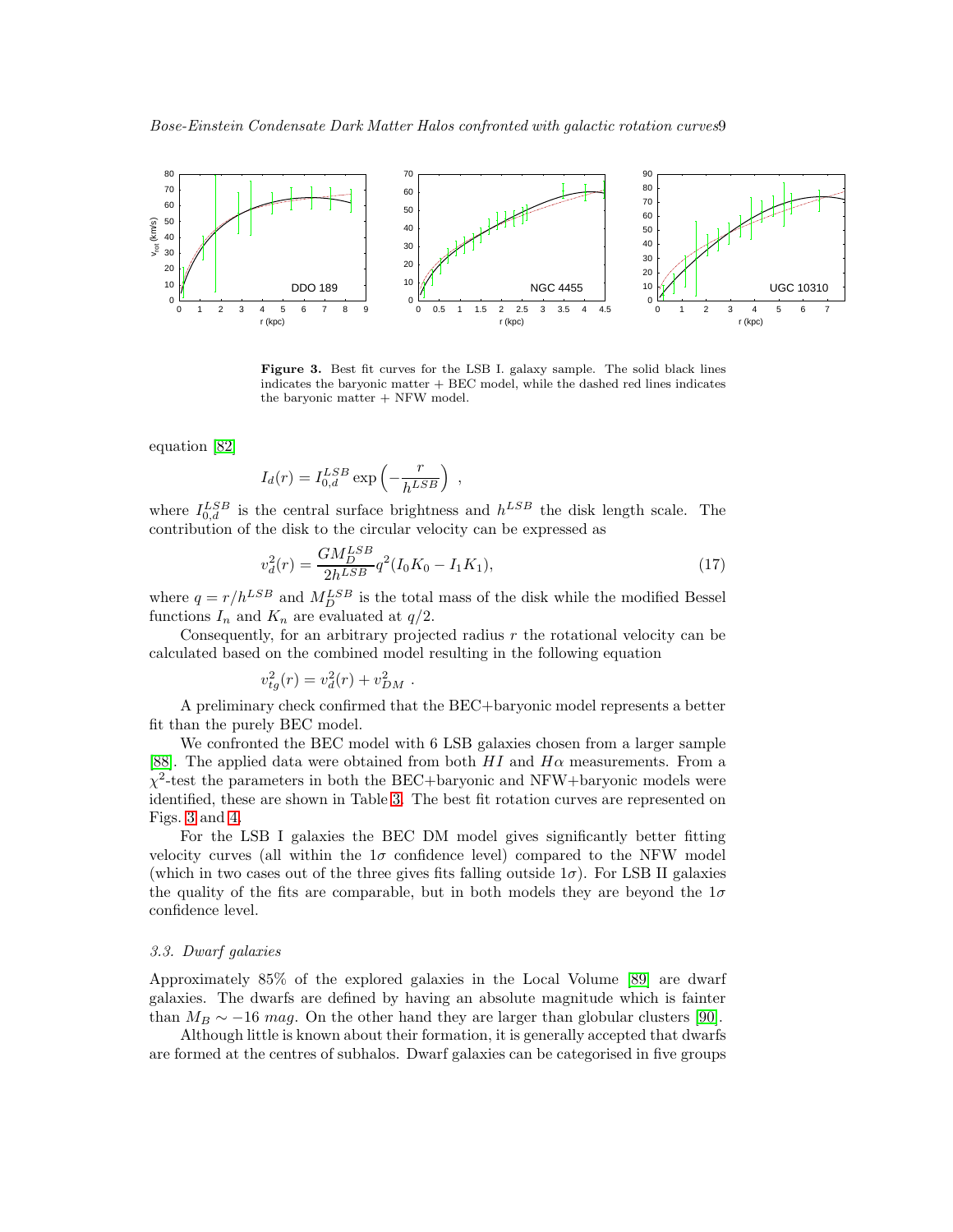

<span id="page-9-1"></span>Figure 4. Best fit curves for the LSB II. galaxy sample. The solid black lines refer to the baryonic matter + BEC model, while the dashed red lines to the baryonic matter + NFW model. As for HSB galaxies, the BEC model fails to explain the extended flat regions of the rotation curves.

| Galaxy          |      | L       | $M_D^{LSB} (BEC)$ | $\rho_{BEC}^{(c)}$           | $R_{BEC}$ | $_{BEC}$<br>$v_{\min}^2$ | $M_D^{LSB}(NFW)$ |                              | $r_{s}$ | $\chi^2_{\rm min}(NFW)$ | $1\sigma$ |
|-----------------|------|---------|-------------------|------------------------------|-----------|--------------------------|------------------|------------------------------|---------|-------------------------|-----------|
|                 | Mpc  | kpc     | $10^9 M_{\odot}$  | $10^{-21}$ kg/m <sup>3</sup> | kpc       |                          | $10^9 M_{\odot}$ | $10^{-24}$ kg/m <sup>3</sup> | kpc     |                         |           |
| <b>DDO 189</b>  | 12.6 | 1.9     | 2.71              | 0.38                         | 8.3       | 0.519                    | 2.16             | 16                           | 70      | 1.09                    | 7.03      |
| <b>NGC 4455</b> | 6.8  | 2.3     | 0.231             | 1.44                         | 5.5       | 9.29                     | 0.11             | 25.04                        | 66      | 5.39                    | 18.11     |
| UGC 10310       | 15.6 | 5.2     | 0.443             | 0.98                         | 7.8       | 2.66                     | 0.9              | 14.9                         | 88      | 5.76                    | 13.74     |
| NGC 2366        | 3.4  | L.b     | 2.43              | 0.22                         | 5.3       | 110.73                   | 2.5              | $0.2\,$                      | 1000    | 116.93                  | 26.72     |
| <b>NGC 5023</b> | 4.8  | 0.8     | 0.894             | 2.45                         | 5.6       | 53.2                     | 0.0449           | 457                          | 13      | 143.08                  | 32.05     |
| NGC 3274        | 6.7  | $0.5\,$ | 1.1               | 1.69                         | 6.4       | 269.8                    | 0.252            | 2373                         |         | 148.44                  | 20.27     |

<span id="page-9-0"></span>Table 3. The best fit BEC and NFW parameters of the LSB I and II type galaxies (the first and last three galaxies, respectively). D is taken from [\[88\]](#page-16-9). The rest of the parameters are rotation curve fits. For LSB I galaxies the BEC DM model gives significantly better fitting velocity curves (within  $1\sigma$  confidence level) than the NFW model. However the velocity curves are outside the  $1\sigma$  confidence level for LSB II galaxies.

according to their optical appearance. The five groups being dwarf ellipticals, dwarf irregulars, dwarf spheroidals, blue compact dwarfs, and dwarf spirals. The dwarfs falling in the last group represent the very small ends of spirals [\[91\]](#page-16-12). Dwarf spheroidals are old systems and among the most DM dominated galaxies in the Universe.

The central velocity dispersion of most dwarf galaxies is in the range  $6 \div 25 \text{ km/s}$ [\[92\]](#page-16-13). In a typical dwarf galaxy, assuming dynamical equilibrium, the mass derived from the observed velocity dispersions is substantially greater than the observed total visible mass. This implies that the mass-to-light ratio is very high compared to other types of galaxies, hence they can greatly contribute to the understanding of DM distribution on small scales. Dwarf galaxies allow for proving or falsifying different alternative gravity theories [\[93\]](#page-16-14).

We decided to use 7 dwarf galaxies for testing the BEC model. We have selected the sample dwarf galaxies such as to ensure that sufficient high resolution rotation curve data would be available for our study. We fitted both the BEC+baryonic and the NFW+baryonic models, respectively, with similar baryonic components as for the LSB galaxies. As the length scales of the stellar disks were not available for the selected sample, they were calculated by  $\chi^2$  minimization, too.

A preliminary check showed that the addition of the BEC dark matter halo to the baryonic model improved (giving lower  $\chi^2_{\rm min}$  values) on the fit in all cases. By contrast,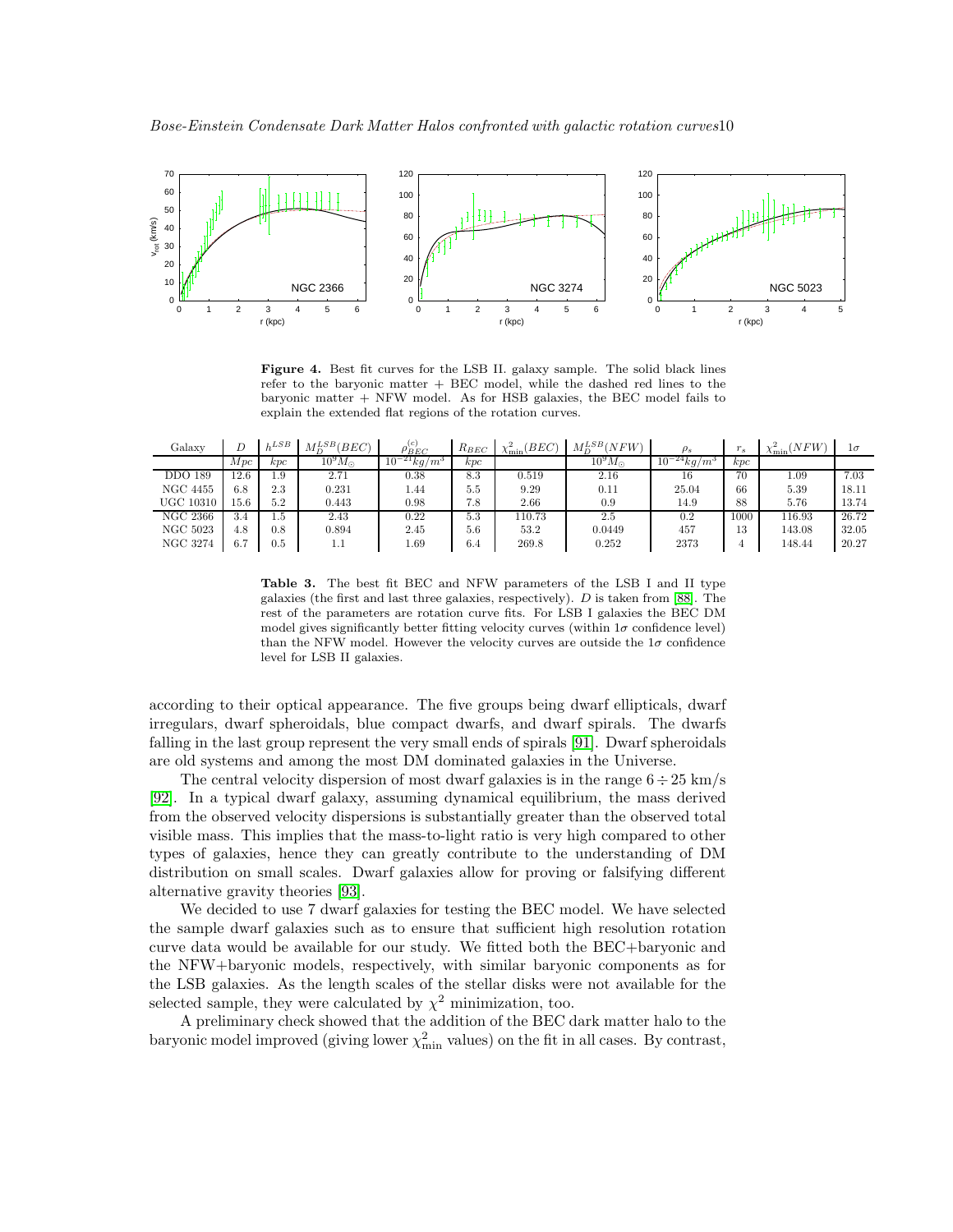

<span id="page-10-1"></span>Figure 5. The best fit curves for the dwarf galaxy sample. The BEC+baryonic model (solid black curves) gives a better fit in all cases then the NFW+baryonic model (dashed red lines). In both cases the fit was performed with the same baryonic model.

the NFW model was unable to improve on the purely baryonic fit in four out of seven cases. We note that since the data does not contain the error margins, the  $\chi^2_{\rm min}$  values are relatively high (beyond the  $1\sigma$  confidence level in most cases). The best fit BEC and NFW parameters are shown in Table [4](#page-11-0) and the corresponding rotation curves are represented on Fig. [5.](#page-10-1) The inclusion of the BEC DM model gives significantly (in some cases one order of magnitude in the value of  $\chi^2$ ) better fits compared to the case of NFW model. This is due to the cusp avoidance in the central density profile of the BEC model and the fact that dwarf galaxies do not exhibit extended flat regions in their rotation curves.

## <span id="page-10-0"></span>4. Discussions and final remarks

We have performed a  $\chi^2$ -test of the BEC and NFW DM models, with the rotation curves of 6 HSB, 6 LSB and 7 dwarf galaxy samples. For improved accuracy we also included realistic baryonic models in every case. For the HSB galaxy sample, both the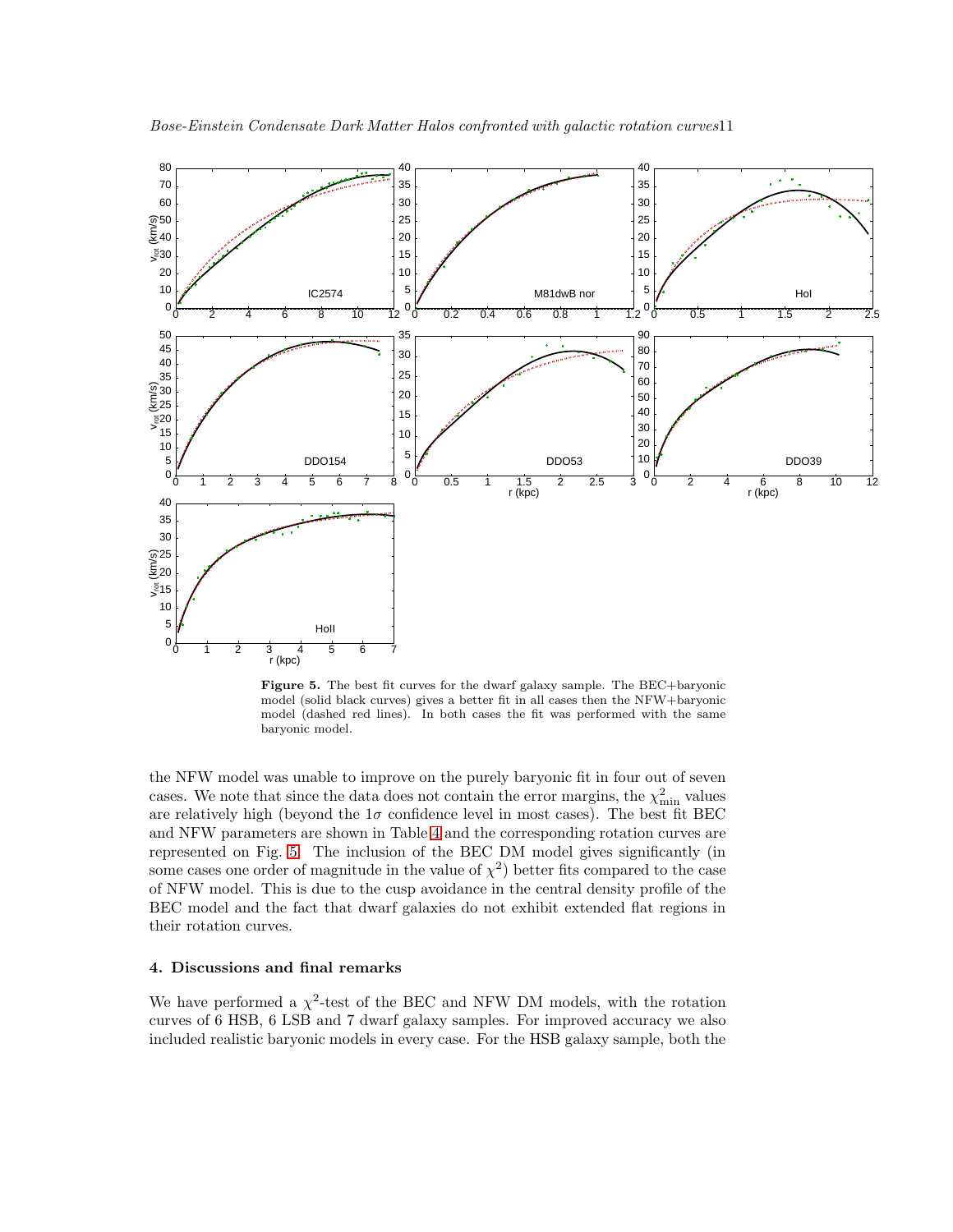| Galaxv           | $h^{dwarf}(BEC)$ | $\frac{1}{2}$ rdwar<br>(BEC) | (c)<br>$\rho_{BEC}$                 | $R_{BEC}$ | (BEC)<br>$\chi^2_{\rm min}$ | $h^{dwarf}(NFW)$ | a rdwarf<br>(NFW) |                               | <b>AD</b><br>r's | $\chi^2_{\rm min}(NFW)$ | lσ    |
|------------------|------------------|------------------------------|-------------------------------------|-----------|-----------------------------|------------------|-------------------|-------------------------------|------------------|-------------------------|-------|
|                  | kpc              | $10^9 M_{\odot}$             | $10^{-}$<br>$x^2$ kg/m <sup>3</sup> | kpc       |                             | kpc              | $10^9 M_{\odot}$  | $10^{-}$<br>kg/m <sup>3</sup> | kpc              |                         |       |
| IC 2574          | 1.2              | 0.1122                       | 0.4                                 | 13        | 68.47                       | 7.9              | 28.44             |                               |                  | 714.73                  | 44.74 |
| HoI              | 0.2              | 0.0107                       | 3.6                                 | 1.9       | 95.26                       | 0.9              | 0.533             |                               | $\Omega$         | 241.30                  | 20.27 |
| $_{\rm{H o II}}$ | 1.2              | 0.4431                       | 0.2                                 | 7.69      | 33.33                       | 1.7              | 0.642             |                               | 92               | 43.86                   | 26.72 |
| DDO 39           | 1.3              | 1.1235                       | 0.7                                 | 10.01     | 69.39                       | 4.3              | 7.21              | 43                            | 35               | 69.82                   | 17.02 |
| DDO 53           | 0.2              | 0.0061                       | 1.8                                 | 2.5       | 20.05                       | $1.6\,$          | 0.976             |                               | 24               | 51.53                   | 10.42 |
| <b>DDO</b> 154   | 3.1              | 3.3502                       | 0.2                                 | 5.8       | 1.48                        | 3.2              | 4.52              |                               | $\Omega$         | 9.40                    | 9.30  |
| M81dwB nor       | 0.9              | 1.023                        | 3.7                                 | 0.7       | 6.19                        | 0.7              | 0.705             |                               |                  | 8.4                     | 10.42 |

Bose-Einstein Condensate Dark Matter Halos confronted with galactic rotation curves12

<span id="page-11-0"></span>Table 4. The best rotation curve data fit BEC+baryonic and NFW+baryonic parameters for the dwarf galaxy sample.

rotation curve and the surface photometry data were available. Most of the rotation curves were smooth, symmetric and uniform in quality.

The circular velocity of the investigated galaxies was decomposed into its barionic and DM contribution:  $v_{model}^2(r) = v_{baryonic}^2 + v_{DM}^2$ . For the BEC model the DM contribution to the rotational velocity can be described as Eq. [\(8\)](#page-4-1). Then the rotation curves are fitted with the parameters of the baryonic and DM halo models (BEC and NFW) using  $\chi^2$  minimization method.

The analysis of the *HSB I galaxies* showed a remarkably good agreement for both DM models with observations. The BEC and NFW models show similar fits. However, the rotation curves of the HSB II type galaxies are significantly better described by the NFW model.

It was previously known that for LSB galaxies and without including the baryonic sector, the BEC model gave a better fit than the NFW model [\[60\]](#page-15-12). We additionally found that including the baryonic component improves on the fit of [\[60\]](#page-15-12). Our detailed analysis showed a significantly better performance of the BEC model for LSB type I galaxies, while comparable fits for LSB type II galaxies were obtained. These latter fits were however outside the  $2\sigma$  confidence level.

The unsatisfactory large distance behaviour of the BEC model for both the HSB and LSB galaxies of type II originates in the sharp cutoff of the BEC DM distribution and clearly indicates that it would be desirable to modify the BEC model on larger scale, also to comply with the behaviour of the universal rotation curves (URCs) at larger radii [\[97\]](#page-16-15).

From the above analysis of HSB and LSB galaxies it is also obvious that (while on large distances the BEC model suffers from problems due to the sharp cutoff) close to the core it works overall better than the NFW model. This is also supported by our fit of both the BEC+baryonic and NFW+baryonic DM models with rotation curve data of a sample of 7 dwarf galaxies. Since dwarf galaxies are DM dominated, they allow for the best comparison between the various models. The results can be seen in Fig. [5.](#page-10-1) We also note that the NFW DM improved over the pure baryonic fit in four cases out of seven, while including the BEC component improved over the fit with the baryonic component in all cases.

The BEC parameters were determined for all cases. The parameters  $\rho_{BEC}^{(c)}$ ,  $R_{BEC}$ are given in Tables [2,](#page-7-0) [3,](#page-9-0) [4.](#page-11-0) The averages of the radii  $R_{DM}$  of the BEC halos for the HSB, LSB and dwarf galaxies are  $\langle R_{BEC}^{HSB} \rangle \approx 4.06 \text{kpc}, \langle R_{DM}^{LSB} \rangle \approx 6.48 \text{kpc}$  and  $\langle R_{DM}^{dwarf} \rangle \approx 5.94 kpc$ , respectively. The scatter however is large, there are no universal BEC parameters which globally fit all the galaxies, not even at  $3\sigma$  confidence level. The closer to this goal were the HSB galaxies, where 3 out of 6 had overlapping  $3\sigma$  domains. Nonetheless the given values of  $R_{DM}$  are consistent within the order of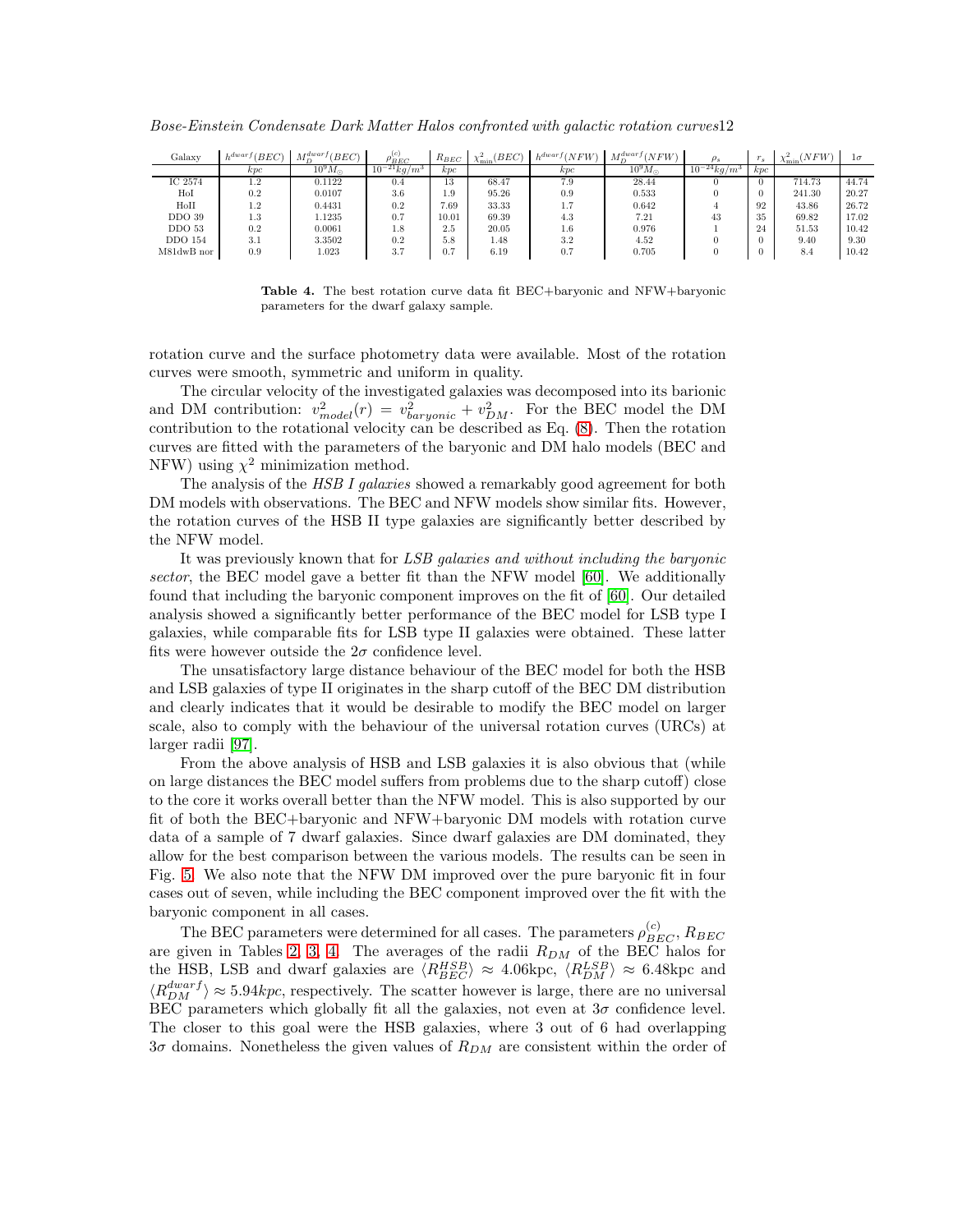

<span id="page-12-0"></span>**Figure 6.** The density parameter  $\rho_{BEC}^{(c)}$  of the BEC model is shown as function of  $R_{BEC}$  in the left panel, and the density parameter  $\rho_s$  of the NFW model is shown as function of  $r_s$  in the right panel. The HSB, LSB, dwarf galaxies are represented by filled circles, empty triangles, and filled triangles, respectively.

magnitude with the halo radii of 59 other galaxies determined from weak lensing [\[101\]](#page-16-16).

We represent the density parameter  $\rho_{BEC}^{(c)}$  of the BEC model as function of  $R_{BEC}$ in the left panel of Fig. [6,](#page-12-0) and the density parameter  $\rho_s$  of the NFW model as function of  $r_s$  in the right panel of Fig. [6](#page-12-0) (four dwarf galaxies are absent, as the NFW halo does not improve the fit over the pure baryonic case). The fitting enforces a relation between the dark matter parameters: the characteristic density scales inversely with the corresponding characteristic distance.

We verify the Tully-Fisher relation for the investigated galaxy sample, and present the results on Fig. [7.](#page-13-10) Apparent B magnitudes and galaxy distances were collected from the NASA/IPAC extragalactic database [\[94\]](#page-16-17), and were corrected for extinction based on Landolt standard-fields to calculate the absolute magnitudes. It is known that the Tully-Fisher relation holds for spiral and lenticular galaxies with the same slope (e.g [\[95\]](#page-16-18)). A larger slope and scatter characterize the Tully-Fisher relation for the dwarf galaxies (e.g [\[95,](#page-16-18) [96\]](#page-16-19)). The investigated sample exactly exhibits these features.

There is a relation among the mass  $m$  of the BEC particle, its coherent scattering length a and the radius of the DM halo  $R_{DM}$  [\[10\]](#page-13-8):

$$
m = \left(\frac{\pi^2 \hbar^2 a}{GR_{BEC}^2}\right)^{1/3}
$$
  
 
$$
\approx 6.73 \times 10^{-2} \left[a\text{(fm)}\right]^{1/3} \left[R_{BEC} \text{ (kpc)}\right]^{-2/3} \text{eV}.
$$
 (18)

Axions have been proposed as the Peccei-Quinn solution to the strong CP problem [\[98\]](#page-16-20) and they are among the best dark matter candidates. Being bosons, they may also form BEC. The Axion Dark Matter experiment has already established limits on the dark matter axions [\[99,](#page-16-21) [100\]](#page-16-22).

Assuming the BEC is formed of axions with mass of  $10^{-6}$ eV, the scattering lengths for the three types of galaxies emerge as  $a_{HSB} \approx 5.4 \times 10^{-14}$ fm,  $a_{LSB} \approx 1.37 \times 10^{-13}$ fm and  $a_{dwarf} \approx 1.15 \times 10^{-13} fm$ . These values are consistent with the results of [\[101\]](#page-16-16), which are based on a statistical analysis of 61 DM dominated galaxies. The total energy of the BEC halo is negative with these scattering lengths and particle mass, meaning the halo is stable (see Fig. 3 of [\[54\]](#page-15-6)).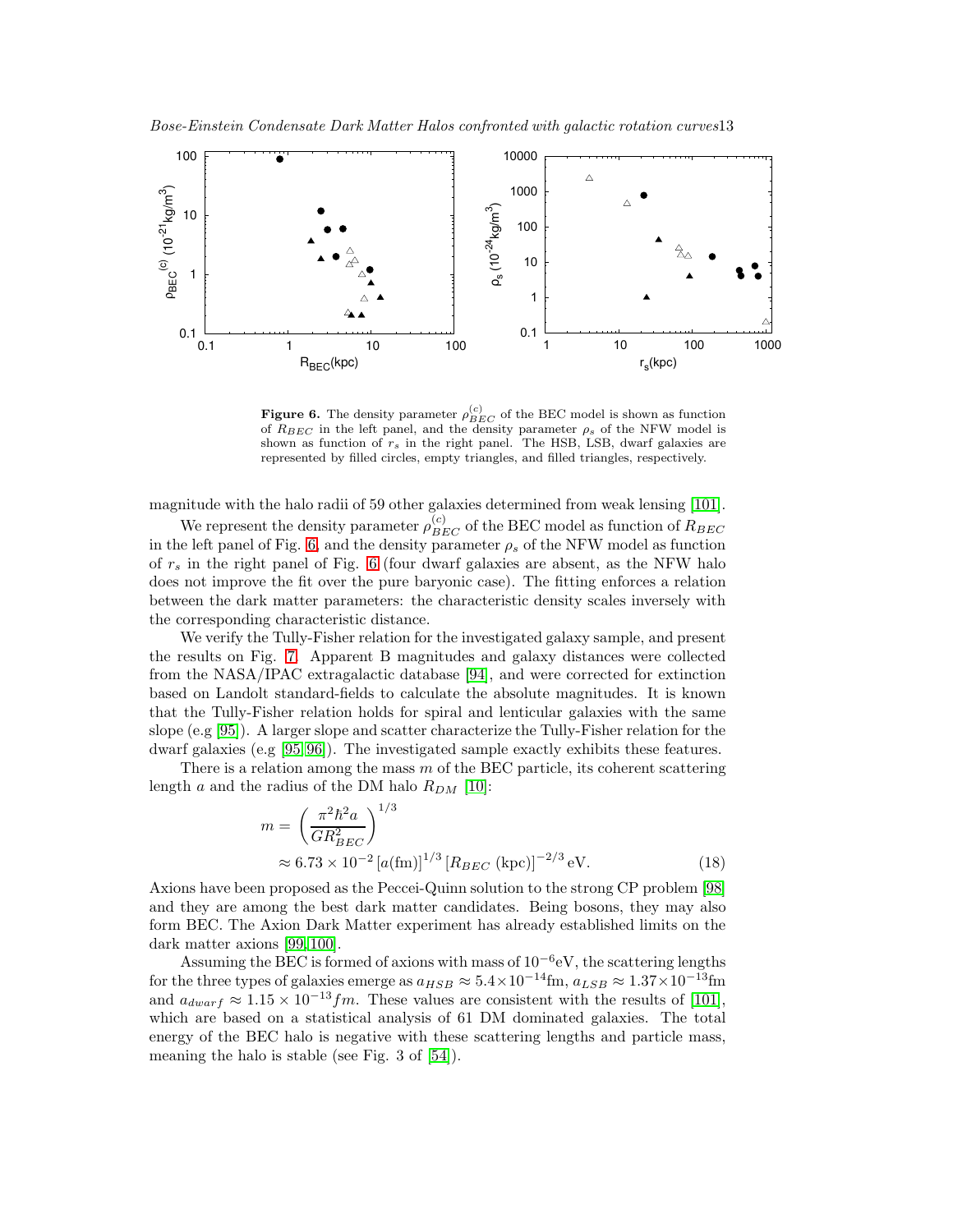

<span id="page-13-10"></span>Figure 7. The baryonic Tully-Fisher relation of our galaxy sample. Absolute B magnitudes are presented as function of the logarithm of the maximal rotational velocity. The HSB, LSB, dwarf galaxies are represented by filled circles, empty triangles, and filled triangles, respectively.

# Acknowledgments

In the earlier stages of this work MD, ZK and LÁG were supported by the European Union and the State of Hungary, co-financed by the European Social Fund in the framework of TAMOP 4.2.4.  $A/2-11$ -/1-2012-0001 'National Excellence Program'. LAG was also supported by the Japan Society for the Promotion of Science.

#### References

- <span id="page-13-0"></span>[1] Ade P A R, Aghanim N, Armitage-Caplan C, et al., Planck 2013 results. I. Overview of products and scientific results, 2014  $A\mathcal{C}A$  571, 1
- <span id="page-13-2"></span><span id="page-13-1"></span>[2] Francis M, First Planck results: the Universe is still weird and interesting, 2013 Arstechnica
- [3] Jałocha J, Bratek L, Kutschera M and Skindzier P., Global disk model for galaxies NGC 1365, NGC 6946, NGC 7793, UGC 6446, 2010 MNRAS 406, 2805-2816
- <span id="page-13-3"></span>[4] Milgrom M, A Modification of the Newtonian dynamics as a possible alternative to the hidden mass hypothesis, 1983 ApJ 270, 365
- [5] Sanders R H, Anti-gravity and galaxy rotation curves, 1984 A&A 136, L21
- [6] Moffat J W and Sokolov I Y, Galaxy dynamics predictions in the nonsymmetric gravitational theory, 1996 Phys. Lett. B 378, 59
- [7] Mannheim P D, Are galactic rotation curves really flat?, 1997 ApJ 479, 659
- Roberts M D, Galactic metrics, 2004 Gen. Rel. Grav. 36, 2423
- [9] Boehmer C G and Harko T, On Einstein clusters as galactic dark matter halos, 2007 MNRAS 379
- <span id="page-13-8"></span>[10] Boehmer C G, Harko T, Can dark matter be a Bose-Einstein condensate?, 2007 JCAP 06, 025
- [11] Bertolami O, Boehmer C G, Harko T and Lobo F S N, Extra force in  $f(R)$  modified theories of gravity , 2007 Phys. Rev. D 75, 104016
- <span id="page-13-4"></span>[12] Boehmer C G, Harko T, Lobo F S N, Dark matter as a geometric effect in f(R) gravity, 2008 Astropart. Phys. 29, 386
- <span id="page-13-5"></span>[13] Mak M K and Harko T, Can the galactic rotation curves be explained in brane world models?, 2004 Phys. Rev. D 70, 024010
- [14] Rahaman F, Kalam M, DeBenedictis A, Usmani A A and Saibal R, Galactic rotation curves and brane world models, 2008 MNRAS 389, 27
- <span id="page-13-9"></span>[15] Gergely L Á, Harko T, Dwornik M, Kupi G and Keresztes Z, Galactic rotation curves in brane world models 2011 MNRAS 415, 3275
- <span id="page-13-7"></span><span id="page-13-6"></span>[16] Stabile A and Capozziello P, 2013 Phys. Rev. D 87, 064002
- [17] Conover E, Supersymmetrys absence at LHC puzzles physicists, 2016, textitScienceNews 190 (7) 12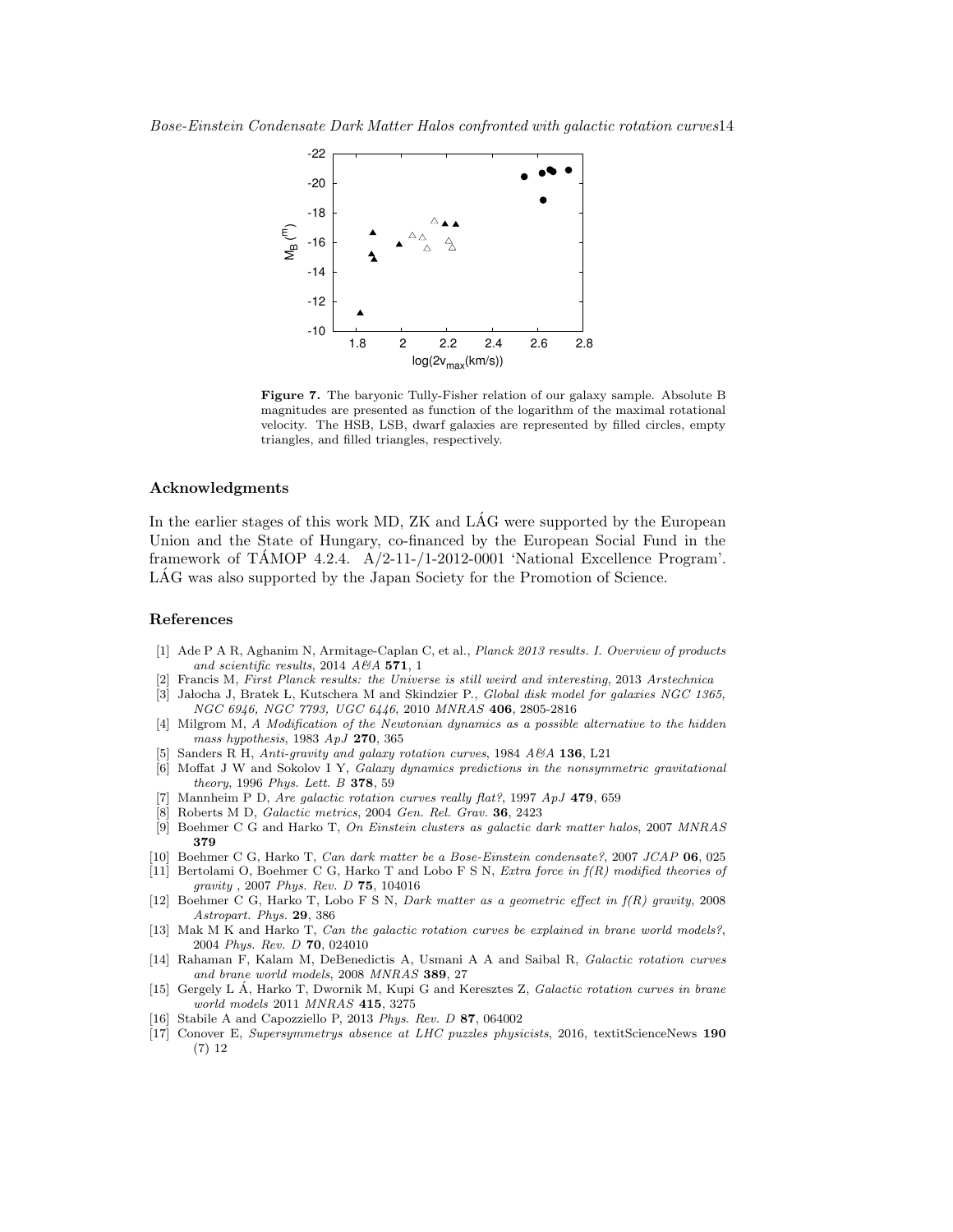<span id="page-14-0"></span>Bose-Einstein Condensate Dark Matter Halos confronted with galactic rotation curves15

- [18] N. Arkani-Hamed et al. SUSY Bet: Arkani-Hamed and Panel Discussion, Current Themes in High Energy Physics and Cosmology, Copenhagen, Denmark, 2016
- <span id="page-14-1"></span>[19] Aartsen M G et al. (IceCube Collaboration), Searches for Sterile Neutrinos with the IceCube Detector, 2016, textitPhys. Rev. Lett. 117, 071801
- <span id="page-14-2"></span>[20] LUX Collaboration, First results from the LUX dark matter experiment at the Sanford Underground Research Facility, 2013 arXiv:1310.8214
- <span id="page-14-3"></span>[21] PandaX-II Collaboration, Dark Matter Results from First 98.7-day Data of PandaX-II Experiment, 2016 arXiv:1607.07400
- <span id="page-14-4"></span>[22] XENON100 Collaboration, XENON100 Dark Matter Results from a Combination of 477 Live Days, 2016 arXiv:1609.06154
- <span id="page-14-5"></span>[23] Choudhury D and Ghosh K, Bounds on universal extra dimension from LHC run I and II data, 2016 Phys. Rev. Lett. B 763, 155-160
- <span id="page-14-6"></span>[24] Alcock C et al., The MACHO Project: Microlensing Results from 5.7 Years of Large Magellanic Cloud Observations, 2000 ApJ 542, 281-307
- <span id="page-14-7"></span>[25] Abbott B. P. et al. Observation of Gravitational Waves from a Binary Black Hole Merger, 2016 Phys. Rev. Lett. 116, 6
- <span id="page-14-8"></span>[26] Primack J R and Gross M A K, Current Aspects of Neutrino Physics (Springer, Berlin Heidelberg 2000), 2000
- <span id="page-14-9"></span>[27] de Vega H J and Sanchez N G, Warm dark matter in the galaxies:theoretical and observational progresses. Highlights and conclusions of the chalonge meudon workshop 2011, 2011 [arXiv:1109.3187](http://arxiv.org/abs/1109.3187)
- <span id="page-14-10"></span>[28] Wei H, Chen Z and Liu J, Cosmological Constraints on Variable Warm Dark Matter, 2013 Phys. Lett. B 720, 271-276
- <span id="page-14-11"></span>[29] Biermann P L and Kusenko A, Relic keV sterile neutrinos and reionization, 2006 Phys. Rev. Lett. 96, 091301
- <span id="page-14-12"></span>[30] IceCube Collaboration: Aartsen M G et al., Searches for Sterile Neutrinos with the IceCube Detector, 2016 Phys.Rev.Lett. 117, 071801
- <span id="page-14-13"></span>[31] Padmanabhan T, Cosmological constant: The Weight of the vacuum, 2003 Phys. Repts. 380, 235
- <span id="page-14-14"></span>[32] Peebles P J E and Ratra B, The Cosmological constant and dark energy, 2003 Rev. Mod. Phys. 75, 559
- <span id="page-14-15"></span>[33] Fowlie A, Kowalska K, Roszkowski L, Sessolo E M and Tsai Y L S, Dark matter and collider signatures of the MSSM, 2013 Phys.Rev. D. 88, 055012
- <span id="page-14-16"></span>[34] Aad G et al. (ATLAS Collaboration), Search for Invisible Decays of a Higgs Boson Produced in Association with a Z Boson in ATLAS, 2014 Phys. Rev. Lett. 112, 201802
- <span id="page-14-18"></span><span id="page-14-17"></span>[35] Frampton P H, Angular Momentum of Dark Matter Black Holes, [arXiv:1608.05009](http://arxiv.org/abs/1608.05009) [gr-qc]
- [36] Sasaki M, Suyama T, Tanaka T, Yokoyama S, Primordial Black Hole Scenario for the Gravitational-Wave Event GW150914, 2016 Phys. Rev. Lett. 117, 061101
- <span id="page-14-19"></span>[37] Volker Springel, Simon D M White, Adrian Jenkins, Carlos S Frenk, Naoki Yoshida, Liang Gao, Julio Navarro, Robert Thacker, Darren Croton, John Helly, John A Peacock, Shaun Cole, Peter Thomas, Hugh Couchman, August Evrard, Joerg Colberg and Frazer Pearce, Simulating the joint evolution of quasars, galaxies and their large-scale distribution, 2005 Nature 435, 629
- <span id="page-14-20"></span>[38] Navarro J F, Frenk C S and White S D M, The Structure of cold dark matter halos, 1996 ApJ 462, 563
- <span id="page-14-21"></span>[39] Valenzuela O, Rhee G, Klypin A, Governato F, Stinson G, Quinn T and Wadsley J , Is there Evidence for Flat Cores in the Halos of Dwarf Galaxies?: The Case of NGC 3109 and NGC 6822, 2006 ApJ 657, 773-789
- <span id="page-14-22"></span>[40] Jardel J R, Gebhardt K, Fabricius M, Drory N and Williams M J, Measuring Dark Matter Profiles Non-Parametrically in Dwarf Spheroidals: An Application to Draco, 2012 ApJ 763
- <span id="page-14-24"></span><span id="page-14-23"></span>[41] Burkert A, Aspects of Dark Matter in Astro-and Particle Physics, 1997
- [42] Teyssier R, Pontzen A, Dubois Y and Read J, Cusp-core transformations in dwarf galaxies: observational predictions, 2012 MNRAS 429, 3068
- <span id="page-14-25"></span>[43] Inoue S and Saitoh T R, Shallowed cusp slope of dark matter in disc galaxy formation through clump clusters, 2011 MNRAS 418, 2527
- <span id="page-14-27"></span><span id="page-14-26"></span>[44] Klypin A and Prada F, 2009 ApJ 690, 1488
- [45] Gergely L  $\acute{A}$  and Tsujikawa S, *Effective field theory of modified gravity with two scalar fields:* dark energy and dark matter, 2014 Phys. Rev. D 89, 064059
- <span id="page-14-28"></span>[46] Sin S J, Late time cosmological phase transition and galactic halo as Bose liquid, 1994 Phys. Rev. D 50, 3650
- <span id="page-14-29"></span>[47] Sikivie P, Caustic rings of dark matter, 1998 Phys. Lett. B 432, 139-144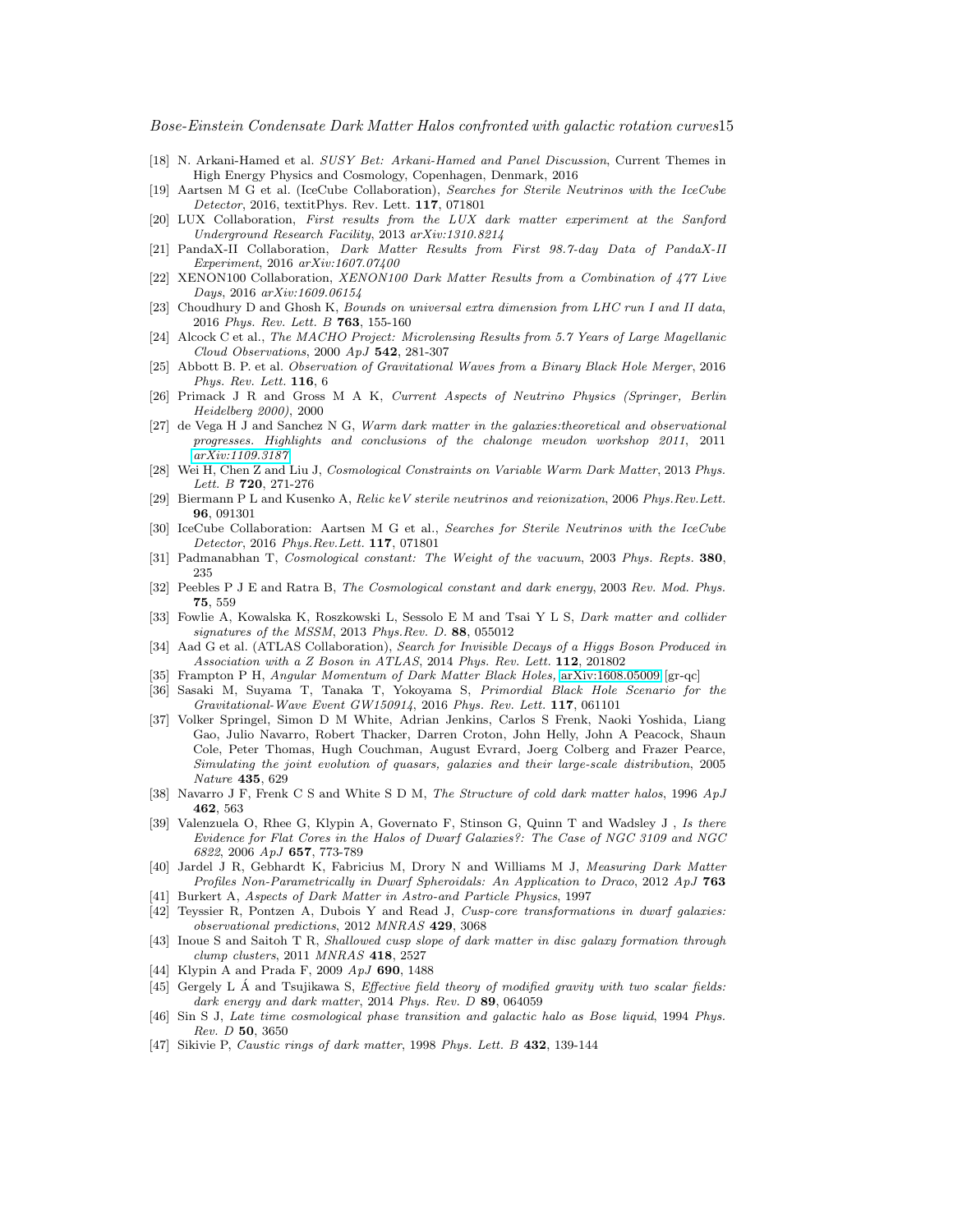<span id="page-15-1"></span>Bose-Einstein Condensate Dark Matter Halos confronted with galactic rotation curves16

- <span id="page-15-2"></span>[48] Sikivie P, *Caustic ring singularity*, 1999 Phys. Rev. D 60, 6
- <span id="page-15-3"></span>[49] Gross E P, Structure of a quantized vortex in boson systems Nuovo Cimento, 1961 20, 454
- <span id="page-15-4"></span>[50] Gross E P, 1963, J. Math. Phys. 4, 195
- <span id="page-15-0"></span>[51] Pitaevskii L P, Vortex Lines in an Imperfect Bose Gas, 1961, Zh. Eksp. Teor. Fiz. 40, 646
- [52] Rodriguez-Montoya I, Magana J, Matos T and Perez-Lorenzana A, Ultra light bosonic dark matter and cosmic microwave background, 2010 ApJ 721, 1509
- <span id="page-15-5"></span>[53] Harko T, Cosmological dynamics of dark matter Bose-Einstein Condensation, 2011 Phys.Rev.D 83, 123515
- <span id="page-15-6"></span>[54] Souza J C C and Pires M O C, Discussion on the energy content of the galactic dark matterBose-Einstein condensate halo in the Thomas-Fermi approximation, 2014 JCAP 03, 010
- <span id="page-15-7"></span>[55] Harko T, Gravitational collapse of Bose-Einstein condensate dark matter halos, 2014, [\[arXiv:1403.3358\]](http://arxiv.org/abs/1403.3358)
- <span id="page-15-9"></span>[56] Lee J W, Lim S and Choi D, BEC dark matter can explain collisions of galaxy clusters, 2008 [\[arXiv:0805.3827v](http://arxiv.org/abs/0805.3827)1]
- <span id="page-15-8"></span>[57] Velten H and Wamba E, Power spectrum for the Bose-Einstein condensate dark matter, 2012 Phys.Lett. B 709 1-5
- <span id="page-15-10"></span>[58] Boyanovsky D, de Vega H J and Sanchez N, Constraints on dark matter particles from theory, galaxy observations and N-body simulations, 2008 Phys. Rev. D 77, 043518
- <span id="page-15-11"></span>[59] Gonzalez-Morales A X, Diez-Tejedor A, Urena-Lopez L A and Valenzuela O, Hints on halo evolution in SFDM models with galaxy observations 2012 Phys. Rev. D 87 02130
- <span id="page-15-12"></span>[60] Robles V H and Matos T, Flat Central Density Profile and Constant DM Surface Density in Galaxies from Scalar Field Dark Matter, 2012 MNRAS 422, 282-289
- <span id="page-15-13"></span>[61] Dwornik M, Keresztes Z and Gergely L Á, Recent Development in Dark Matter Research 2014 Nova Science Publishers p. 195-219
- <span id="page-15-14"></span>[62] Pitaevskii L P and Stringari S, Bose-Einstein Condensation, 2003 Oxford University Press Inc., New York.
- <span id="page-15-15"></span>[63] Grossmann S and Holthaus M, 1995 Phys. Lett. A 208, 188
- [64] Ketterle W and van Druten N J, Two-Step Condensation of the Ideal Bose Gas in Highly Anisotropic Traps, 1996 Phys. Rev. A 54, 656
- [65] Kristen K and Toms D J, Bose-Einstein condensation of atomic gases in a general harmonicoscillator confining potential trap, 1996 Phys. Rev A 54, 4188
- <span id="page-15-16"></span>[66] Haugerud H, Haugset T and Ravndal F, Bose-Einstein condensation in anisotropic harmonic traps , 1997 Phys.Lett. A 225, 18
- <span id="page-15-17"></span>[67] Giorgini S, Pitaevskii L and Stringari S, Theory of ultracold atomic Fermi gases, 1996 Phys. Rev. A 54, R4633
- [68] Glaum K, Pelster A, Kleinert H and Pfau T, Critical Temperature of Weakly Interacting Dipolar Condensates, 2007 Phys. Rev. Lett. 98, 080407
- [69] Sch¨utte M and Pelster A, Critical Temperature of a Bose-Einstein Condensate with 1/r Interactions, 2008 Proceedings of the 9th International Conference, 23-28, September, 2007, Dresden, Germany, Eds. Janke W. and Pelster A., World Scientific Publishing Co. Pte. Ltd., 2008. ISBN #9789812837271, pp. 417-420
- <span id="page-15-18"></span>[70] Dalfovo F, Giorgini S, Pitaevskii L P and Stringari S, Theory of Bose-Einstein condensation in  $trapped\; gases,\;1999\;Rev.\;Mod.\;Phys.\;71,\;463$
- <span id="page-15-19"></span>[71] Anderson M H, Ensher J R, Matthews M R, Wieman C E and Cornell E A, Observation of Bose-Einstein Condensation in a Dilute Atomic Vapor, 1995 Science 269, 198
- [72] Han D J, Wynar R H, Courteille Ph. and Heinzen D J, Bose-Einstein Condensation of Large Numbers of Atoms in a Magnetic Time-Averaged Orbiting Potential Trap, 1998 Phys. Rev. A 57, R4114
- <span id="page-15-20"></span>[73] Ernst U, Marte A, Schreck F, Schuster J and Rempe G, Bose-Einstein Condensation in a Pure Ioffe-Pritchard Field Configuration, 1998 Europhys. Lett. 41, 1
- <span id="page-15-21"></span>[74] Davis K B, Mewes M O, Andrews M R, van Druten N J, Durfee D S, Kurn D M and Ketterle W, Bose-Einstein Condensation in a Pure Ioffe-Pritchard Field Configuration, 1995 Phys. Rev. Lett. 75, 3969
- <span id="page-15-22"></span>[75] Hau L V, Busch B D, Liu C, Dutton Z, Burns M M and Golovchenko J A, Near Resonant Spatial Images of Confined Bose–Einstein Condensates in the 4-Dee Magnetic Bottle, 1998 Phys. Rev. A 58, R54
- <span id="page-15-23"></span>[76] Bradley C C, Sackett C A, Tollett J J and Hulet R G, Evidence of Bose-Einstein condensation in an atomic gas with attractive interactions, 1995 Phys. Rev. Lett. 75, 1687
- <span id="page-15-25"></span><span id="page-15-24"></span>[77] Madelung E., Quantum theory in hydrodynamic form, 1926, Zeitschrift für Physik  $38,322$
- [78] Sonego S, Interpretation of the hydrodynamical formalism of quantum mechanics, 1991 Found. Phys. 21, 1135